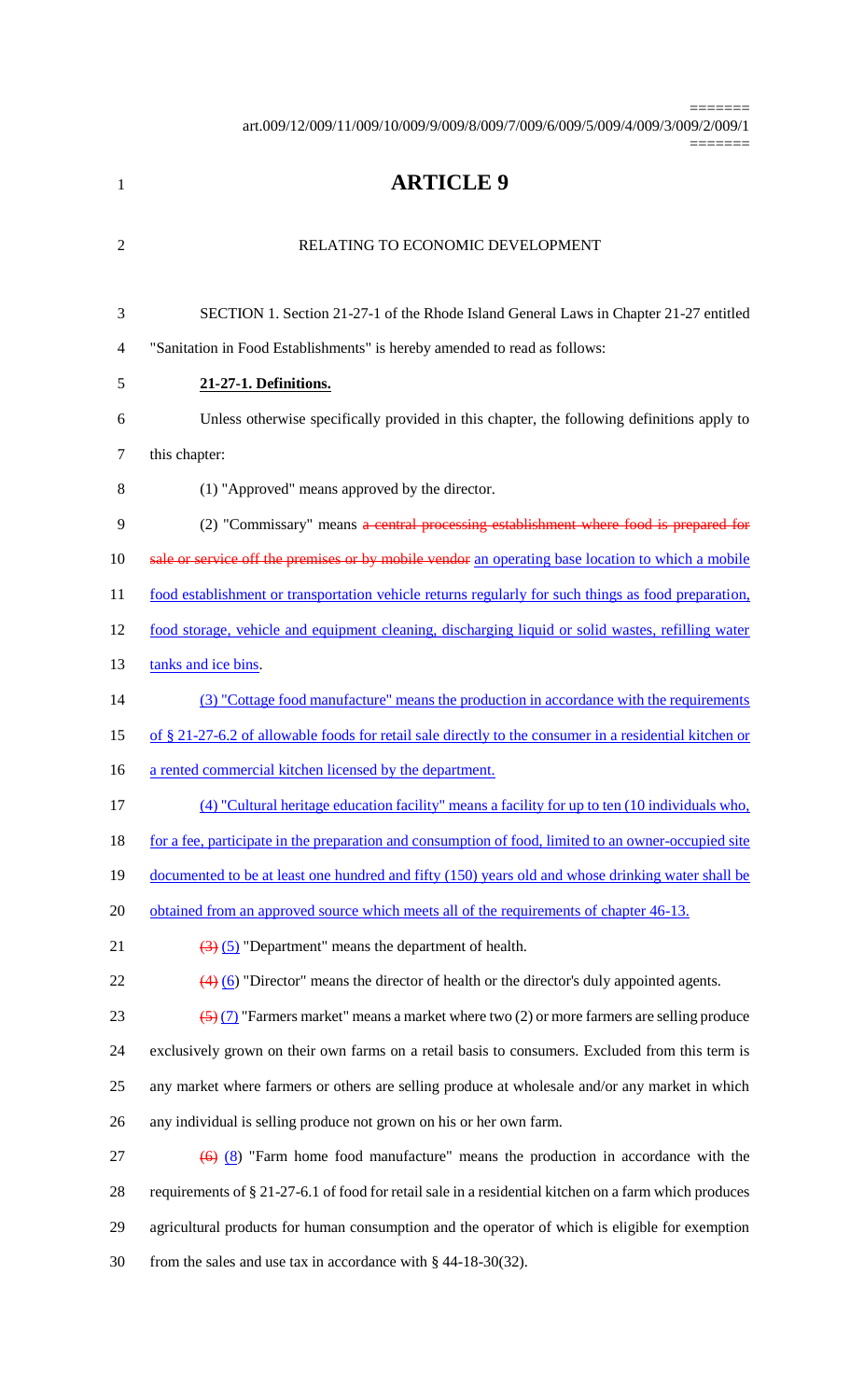1  $\left(7\right)\left(9\right)$  "Food" means: (i) articles used for food or drink for people or other animals, (ii) chewing gum, and (iii) articles used for components of any food or drink article.  $\frac{(8)(10)}{80}$  "Food business" means and includes any establishment or place, whether fixed or

 mobile, where food or ice is held, processed, manufactured, packaged, prepared, displayed, served, transported, or sold.

 $\left(\frac{9}{11}\right)$  "Food service establishment" means any fixed or mobile restaurant, coffee shop, cafeteria, short-order cafe, luncheonette, grill, tearoom, sandwich shop, soda fountain, tavern; bar, cocktail lounge, night club, roadside stand, industrial feeding establishment, cultural heritage education facility, private, public or nonprofit organization or institution routinely serving food, catering kitchen, commissary or similar place in which food or drink is prepared for sale or for service on the premises or elsewhere, and any other eating or drinking establishment or operation where food is served or provided for the public with or without charge.

 (10) (12) "Mobile food service unit" means a unit that prepares and/or sells food products for direct consumption.

- (13) "Operator" in relation to food vending machines means any person who by contract, 16 agreement, lease, rental, or ownership sells food from vending machines.
- (11) (14) "Person" means any individual, firm, co-partnership, association, or private or municipal corporation.
- (12) (15) "Processor" means one who combines, handles, manufactures or prepares, packages, and stores food products.
- (13) "Operator" in relation to food vending machines means any person who by contract, agreement, lease, rental, or ownership sells food from vending machines.
- 23 (14) (16) "Retail" means when eighty percent (80%) or more of sales are made directly to consumers.
- 25 (15) (17) "Retail peddler" means a food business which sells meat, seafood, and dairy products directly to the consumer, house to house or in a neighborhood.
- $\left(16\right)$  (18) "Roadside farmstand" means a stand or location adjacent to a farm where produce grown only on that farm is sold at the time of harvest.
- 29 (17) (19) "Vending machine site or location" means the room, enclosure, space, or area where one or more vending machines are installed and/or operated.
- $\frac{(18)(20)}{18}$  "Warehouse" means a place for the storage of dried, fresh, or frozen food or food products, not including those areas associated within or directly part of a food service establishment
- or retail market.
- 

 $\frac{(19)(21)}{(19)(21)}$  "Wholesale" means when eighty percent (80%) or more of the business is for

#### Art9 RELATING TO ECONOMIC DEVELOPMENT (Page -2-)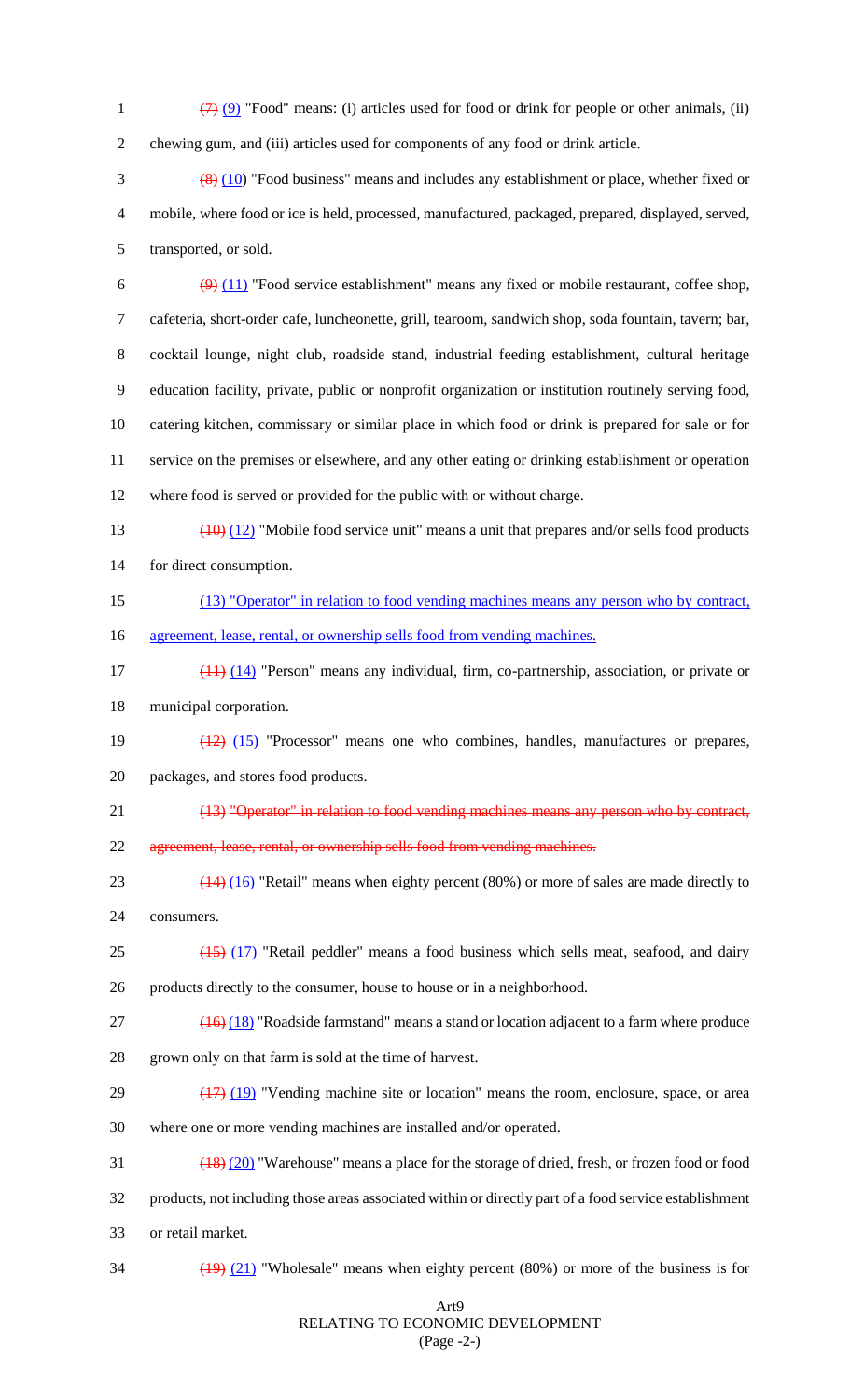1 resale purposes.

| $\overline{2}$ | (20) "Cultural heritage education facility" means a facility for up to ten (10) individuals               |
|----------------|-----------------------------------------------------------------------------------------------------------|
| 3              | who, for a fee, participate in the preparation and consumption of food, limited to an owner-occupied      |
| 4              | site documented to be at least one hundred fifty (150) years old and whose drinking water shall be        |
| 5              | obtained from an approved source which meets all of the requirements of chapter 46-13.                    |
| 6              | SECTION 2. Chapter 21-27 of the Rhode Island General Laws entitled "Sanitation in Food                    |
| $\tau$         | Establishments" is hereby amended by adding thereto the following section:                                |
| 8              | 21-27-6.2. Cottage food manufacture.                                                                      |
| 9              | Notwithstanding the other provisions of this chapter, the department of health shall register             |
| 10             | cottage food manufacture and the sale of the products of cottage food manufacture direct to               |
| 11             | consumers whether by pickup or delivery within the state, provided that the requirements of this          |
| 12             | section are met.                                                                                          |
| 13             | (1) The cottage food products shall be produced in a kitchen that is on the premises of a                 |
| 14             | home and meets the standards for kitchens as provided for in minimum housing standards, adopted           |
| 15             | pursuant to chapter 24.2 of title 45 and the Housing Maintenance and Occupancy Code, adopted              |
| 16             | pursuant to chapter 24.3 of title 45, and in addition the kitchen shall:                                  |
| 17             | (i) Be equipped at minimum with either a two (2) compartment sink or a dishwasher that                    |
| 18             | reaches one hundred fifty (150) degrees Fahrenheit after the final rinse and drying cycle and a one       |
| 19             | compartment sink;                                                                                         |
| 20             | (ii) Have sufficient area or facilities, such as portable dish tubs and drain boards, for the             |
| 21             | proper handling of soiled utensils prior to washing and of cleaned utensils after washing so as not       |
| 22             | to interfere with safe food handling; equipment, utensils, and tableware shall be air dried;              |
| 23             | (iii) Have drain boards and food preparation surfaces that shall be of a nonabsorbent,                    |
| 24             | corrosion resistant material such as stainless steel, formica or other chip resistant, nonpitted surface; |
| 25             | (iv) Have self-closing doors for bathrooms that open directly into the kitchen;                           |
| 26             | (v) If the home is on private water supply, the water supply must be tested once per year;                |
| 27             | (vi) Notwithstanding this subsection, the cottage food products may also be produced in a                 |
| 28             | commercial kitchen licensed by the department and is leased or rented by the cottage food registrant      |
| 29             | provided that a record be maintained as to the dates the commercial kitchen was used and that             |
| 30             | ingredients used in the production of cottage foods are transported according to applicable food          |
| 31             | safety standards and regulations promulgated by the department.                                           |
| 32             | (2) The cottage food products are prepared and produced ready for sale under the following                |
| 33             | conditions:                                                                                               |
| 34             | (i) Pets are kept out of food preparation and food storage areas at all times;                            |

# Art9 RELATING TO ECONOMIC DEVELOPMENT (Page -3-)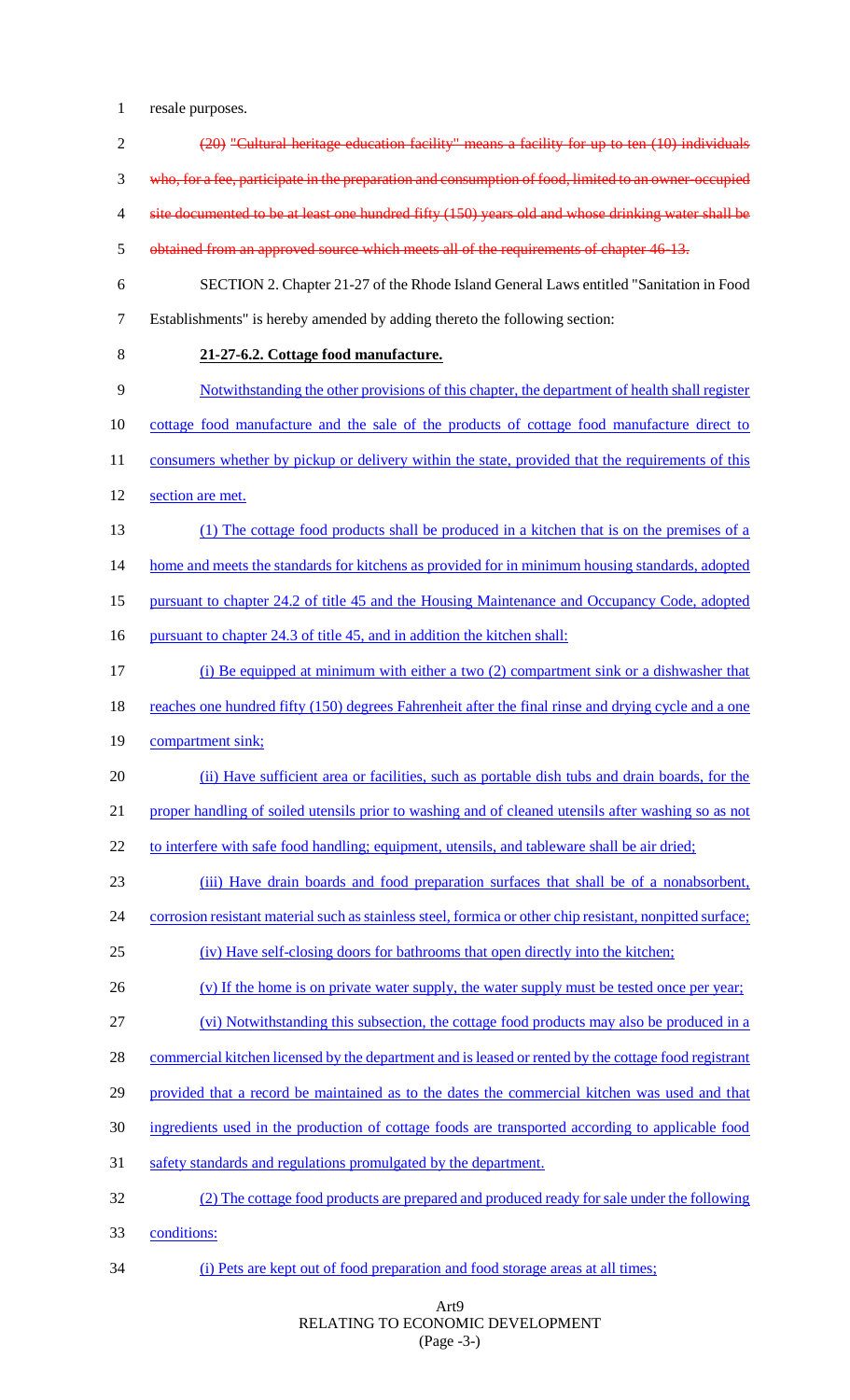| $\mathbf{1}$   | (ii) Cooking facilities shall not be used for domestic food purposes while cottage food                   |
|----------------|-----------------------------------------------------------------------------------------------------------|
| $\overline{2}$ | products are being prepared;                                                                              |
| 3              | (iii) Garbage is placed and stored in impervious covered receptacles before it is removed                 |
| 4              | from the kitchen, which removal shall be at least once each day that the kitchen is used for cottage      |
| 5              | food manufacture;                                                                                         |
| 6              | (iv) Any laundry facilities which may be in the kitchen shall not be used during cottage                  |
| 7              | food manufacture;                                                                                         |
| 8              | (v) Recipe(s) for each cottage food product with all the ingredients and quantities listed,               |
| 9              | and processing times and procedures, are maintained in the kitchen for review and inspection;             |
| 10             | (vi) An affixed label that contains:                                                                      |
| 11             | (A) Name, address, and telephone number;                                                                  |
| 12             | (B) The ingredients of the cottage food product, in descending order of predominance by                   |
| 13             | weight or volume;                                                                                         |
| 14             | (C) Allergen information, as specified by federal and state labeling requirements, such as                |
| 15             | milk, eggs, tree nuts, peanuts, wheat, and soybeans; and                                                  |
| 16             | (D) The following statement printed in at least ten-point type in a clear and conspicuous                 |
| 17             | manner that provides contrast to the background label: "Made by a Cottage Food Business"                  |
| 18             | <u>Registrant that is not Subject to Routine Government Food Safety Inspection," unless products have</u> |
| 19             | been prepared in a commercial kitchen licensed by the department.                                         |
| 20             | (3) Cottage food manufacture shall be limited to the production of baked goods that do not                |
| 21             | require refrigeration or time/temperature control for safety, including but not limited to:               |
| 22             | (i) Double crust pies;                                                                                    |
| 23             | (ii) Yeast breads;                                                                                        |
| 24             | (iii) Biscuits, brownies, cookies, muffins; and                                                           |
| 25             | (iv) Cakes that do not require refrigeration or temperature-controlled environment; and                   |
| 26             | (v) Other goods as defined by the department.                                                             |
| 27             | (4) Each cottage food manufacturer shall be registered with the department of health and                  |
| 28             | shall require a notarized affidavit of compliance, in any form that the department may require, from      |
| 29             | the applicant that the requirements of this section have been met and the operation of the kitchen        |
| 30             | shall be in conformity with the requirements of this section. Prior to the initial registration, each     |
| 31             | cottage food manufacturer is required to successfully complete a Food Safety Manager Course, any          |
| 32             | American Standards Institute approved food handler course, or any other course approved by the            |
| 33             | <u>department. A certificate of registration shall be issued by the department upon the payment of a</u>  |
| 34             | fee as set forth in $\S 23-1-54$ and the submission of an affidavit of compliance. The certificate of     |

#### Art9 RELATING TO ECONOMIC DEVELOPMENT (Page -4-)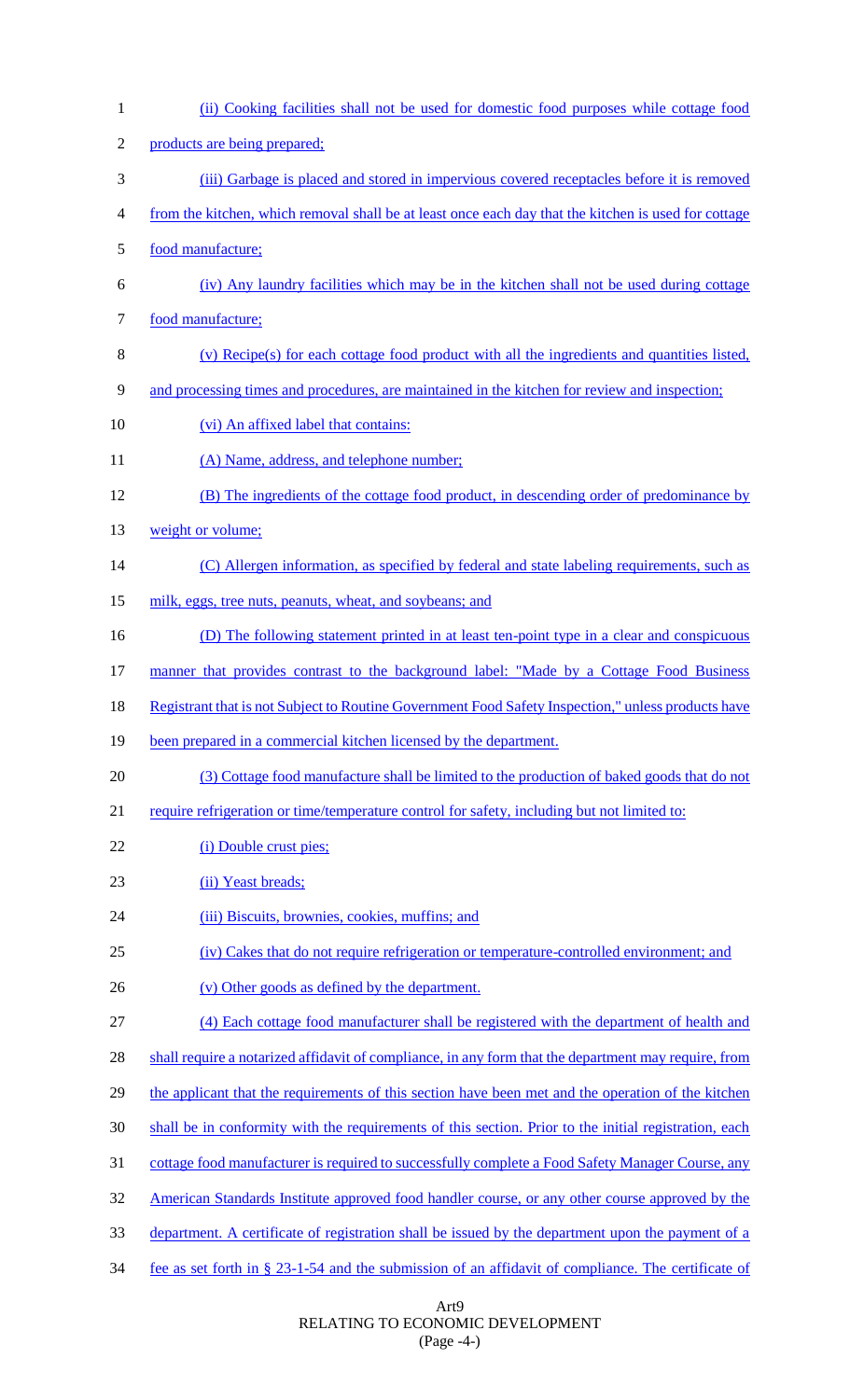| $\mathbf{1}$   |                                                                                                         |                     | registration shall be valid for one year after the date of issuance; provided, however, that the             |            |  |  |
|----------------|---------------------------------------------------------------------------------------------------------|---------------------|--------------------------------------------------------------------------------------------------------------|------------|--|--|
| $\overline{c}$ | certificate may be revoked by the director at any time for noncompliance with the requirements of       |                     |                                                                                                              |            |  |  |
| 3              | the section. The certificate of registration, with a copy of the affidavit of compliance, shall be kept |                     |                                                                                                              |            |  |  |
| 4              |                                                                                                         |                     | in the kitchen where the cottage food manufacture takes place. The director of health shall have the         |            |  |  |
| 5              |                                                                                                         |                     | authority to develop and issue a standard form for the affidavit of compliance to be used by persons         |            |  |  |
| 6              |                                                                                                         |                     | applying for a certificate of registration; the form shall impose no requirements or certifications          |            |  |  |
| 7              |                                                                                                         |                     | beyond those set forth in this section and $\S 21-27-1(6)$ . No certificates of registration shall be issued |            |  |  |
| 8              | by the department prior to November 1, 2022.                                                            |                     |                                                                                                              |            |  |  |
| 9              |                                                                                                         |                     | (5) No such operation shall engage in consignment or wholesale sales. The following                          |            |  |  |
| 10             |                                                                                                         |                     | additional locational sales by any such cottage food operation shall be prohibited: (1) Grocery              |            |  |  |
| 11             |                                                                                                         |                     | stores; (2) restaurants; (3) long-term care facilities; (4) group homes; (5) day care facilities; and (6)    |            |  |  |
| 12             |                                                                                                         |                     | schools. Advertising and sales by Internet, mail and phone are permissible, provided the cottage             |            |  |  |
| 13             |                                                                                                         |                     | food licensee or their designee shall deliver, in person, to the customer within the state.                  |            |  |  |
| 14             |                                                                                                         |                     | (6) Total annual gross sales for a cottage food operation shall not exceed fifty thousand                    |            |  |  |
| 15             |                                                                                                         |                     | dollars (\$50,000) per calendar year. If annual gross sales exceed the maximum annual gross sales            |            |  |  |
| 16             |                                                                                                         |                     | amount allowed, the cottage food registrant shall either obtain food processor license or cease              |            |  |  |
| 17             |                                                                                                         |                     | operations. The director of health shall request documentation to verify the annual gross sales figure       |            |  |  |
| 18             | of any cottage food operation.                                                                          |                     |                                                                                                              |            |  |  |
| 19             |                                                                                                         |                     | (7) Sales on all cottage foods are subject to applicable sales tax pursuant to $\S$ 44-18-7.                 |            |  |  |
| 20             | (8) The director of health or designee may inspect a cottage food operation at any time to              |                     |                                                                                                              |            |  |  |
| 21             |                                                                                                         |                     | ensure compliance with the provisions of this section. Nothing in this section shall be construed to         |            |  |  |
| 22             |                                                                                                         |                     | prohibit the director of health or designee of the director from investigating the registered area of a      |            |  |  |
| 23             |                                                                                                         |                     | cottage food operation in response to a foodborne illness outbreak, consumer complaint or other              |            |  |  |
| 24             | public health emergency.                                                                                |                     |                                                                                                              |            |  |  |
| 25             |                                                                                                         |                     | SECTION 3. Section 23-1-54 of the Rhode Island General Laws in Chapter 23-1 entitled                         |            |  |  |
| 26             | "Health and Safety" is hereby amended to read as follows:                                               |                     |                                                                                                              |            |  |  |
| 27             | 23-1-54. Fees payable to the department of health.                                                      |                     |                                                                                                              |            |  |  |
| 28             | Fees payable to the department shall be as follows:                                                     |                     |                                                                                                              |            |  |  |
| 29             | <b>PROFESSION</b>                                                                                       | <b>RIGL</b> Section | Description of Fee                                                                                           | <b>FEE</b> |  |  |
| 30             | Barbers/hairdressers                                                                                    | $5-10-10(a)$        | Renewal application                                                                                          | \$25.00    |  |  |
| 31             | Barbers/hairdressers                                                                                    | $5-10-10(a)$        | Renewal application:                                                                                         |            |  |  |
| 32             | Manicuring                                                                                              |                     | Instructors and manicurists                                                                                  | \$25.00    |  |  |
| 33             | Barbers/hairdressers                                                                                    | $5-10-10(b)$        | Minimum late renewal fee                                                                                     | \$25.00    |  |  |
| 34             | Barbers/hairdressers                                                                                    | $5-10-10(b)$        | Maximum late renewal fee                                                                                     | \$100.00   |  |  |

#### Art9 RELATING TO ECONOMIC DEVELOPMENT (Page -5-)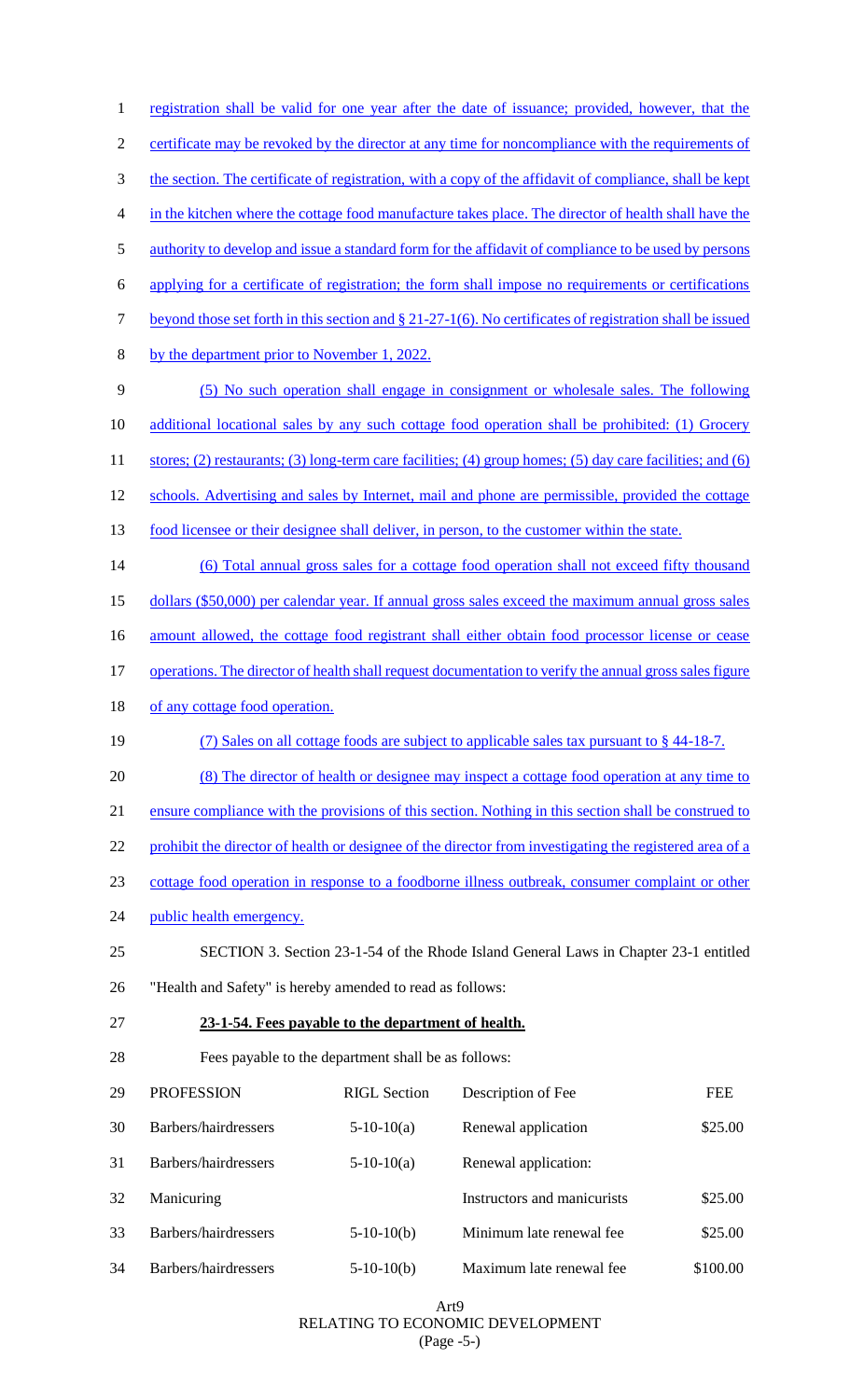| $\mathbf{1}$   | Barbers/hairdressers       | $5-10-11[c]$     | Application fee                   | \$25.00  |
|----------------|----------------------------|------------------|-----------------------------------|----------|
| $\overline{c}$ | Barbers/hairdressers       | $5-10-11[c]$     | Application fee: manicuring       |          |
| 3              |                            |                  | Instructors and manicurists       | \$25.00  |
| 4              | Barbers/hairdressers       | $5-10-13$        | Demonstrator's permit             | \$90.00  |
| 5              | Barbers/hairdressers       | $5-10-15$        | Shop license: initial             | \$170.00 |
| 6              | Barbers/hairdressers       | $5-10-15$        | Shop license: renewal             | \$170.00 |
| 7              | Veterinarians              | $5 - 25 - 10$    | Application fee                   | \$40.00  |
| $8\,$          | Veterinarians              | $5 - 25 - 11$    | <b>Examination</b> fee            | \$540.00 |
| 9              | Veterinarians              | $5 - 25 - 12(a)$ | Renewal fee                       | \$580.00 |
| 10             | Veterinarians              | $5 - 25 - 12[c]$ | Late renewal fee                  | \$120.00 |
| 11             | Podiatrists                | $5-29-7$         | Application fee                   | \$240.00 |
| 12             | Podiatrists                | $5-29-11$        | Renewal fee: minimum              | \$240.00 |
| 13             | Podiatrists                | $5-29-11$        | Renewal fee: maximum              | \$540.00 |
| 14             | Podiatrists                | $5 - 29 - 13$    | Limited registration              | \$65.00  |
| 15             | Podiatrists                | 5-29-14          | Limited registration:             |          |
| 16             |                            |                  | Academic faculty                  | \$240.00 |
| 17             | Podiatrists                | 5-29-14          | Application fee:                  |          |
| 18             |                            |                  | Renewal minimum                   | \$240.00 |
| 19             | Podiatrists                | $5-29-14$        | Application fee:                  |          |
| 20             |                            |                  | Renewal maximum                   | \$440.00 |
| 21             | Chiropractors              | $5 - 30 - 6$     | Examination fee:                  | \$210.00 |
| 22             | Chiropractors              | $5 - 30 - 7$     | Examination exemption fee:        | \$210.00 |
| 23             | Chiropractors              | $5-30-8(b)$      | <b>Exam Physiotherapy</b>         | \$210.00 |
| 24             | Chiropractors              | $5-30-8(b)$      | Exam chiro and physiotherapy      | \$210.00 |
| 25             | Chiropractors              | $5 - 30 - 12$    | Renewal fee                       | \$210.00 |
| 26             | Dentists/dental hygienists | $5-31.1-6(d)$    | Dentist: application fee          | \$965.00 |
| 27             | Dentists/dental hygienists | $5-31.1-6(d)$    | Dental hygienist: application fee | \$65.00  |
| 28             | Dentists/dental hygienists | $5-31.1-6(d)$    | Reexamination: dentist            | \$965.00 |
| 29             | Dentists/dental hygienists | $5-31.1-6(d)$    | Reexamination: hygienist          | \$65.00  |
| 30             | Dentists/dental hygienists | $5-31.1-21(b)$   | Reinstatement fee dentist         | \$90.00  |
| 31             | Dentists/dental hygienists | $5-31.1-21(b)$   | Reinstatement fee hygienist       | \$90.00  |
| 32             | Dentists/dental hygienists | $5-31.1-21(c)$   | Inactive status: dentist          | \$220.00 |
| 33             | Dentists/dental hygienists | $5-31.1-21(c)$   | Inactive status: hygienist        | \$40.00  |
| 34             | Dentists/dental hygienists | 5-31.1-22        | Limited registration              | \$65.00  |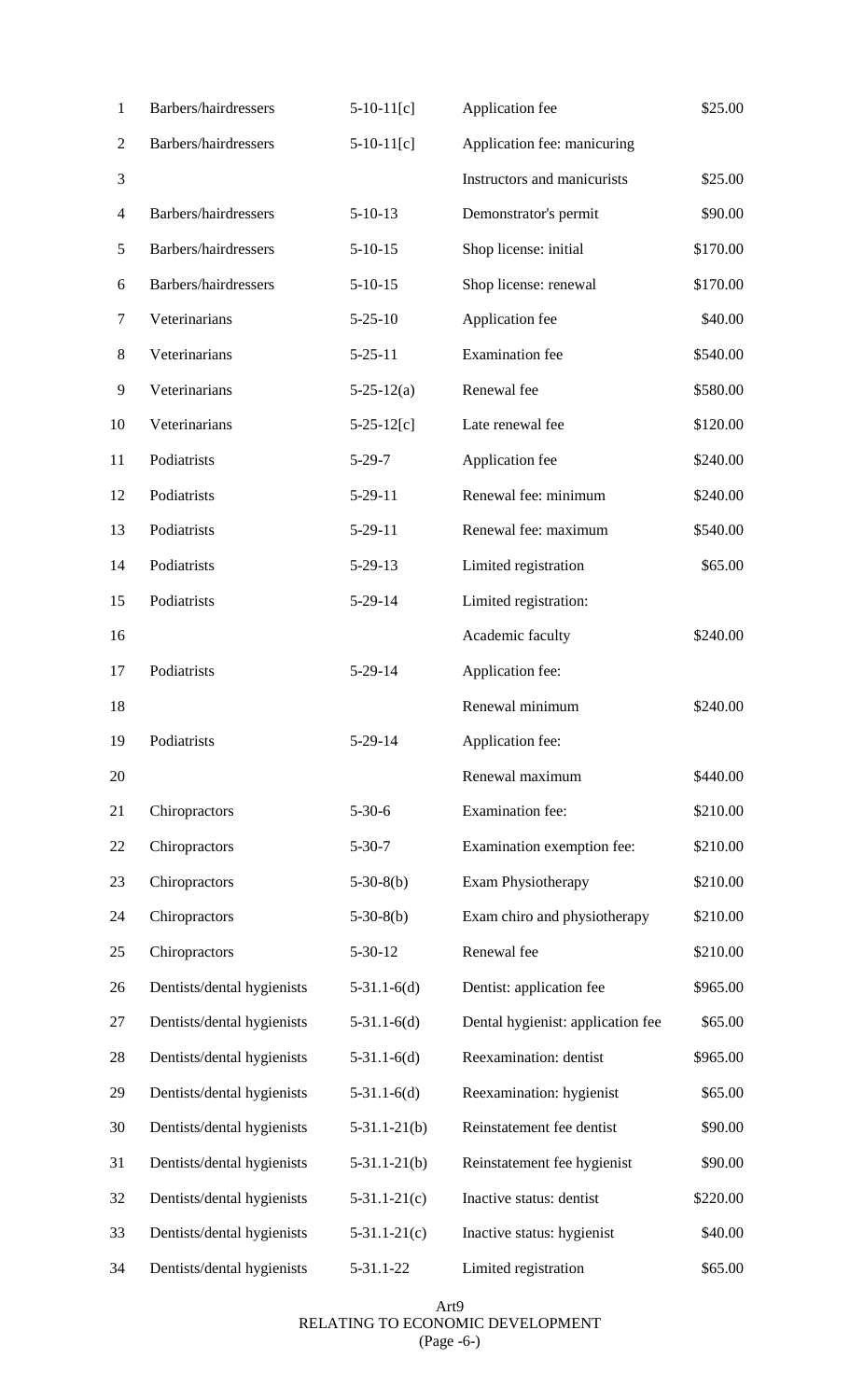| 1              | Dentists/dental hygienists                      | $5-31.1-23[c]$ | Limited reg:                  |          |
|----------------|-------------------------------------------------|----------------|-------------------------------|----------|
| $\overline{c}$ |                                                 |                | Academic faculty              | \$965.00 |
| 3              | Dentists/dental hygienists                      | $5-31.1-23[c]$ | Limited reg:                  |          |
| 4              |                                                 |                | Academic faculty renewal      | \$500.00 |
| 5              | Electrolysis                                    | $5 - 32 - 3$   | Application fee               | \$25.00  |
| 6              | Electrolysis                                    | $5-32-6(b)$    | Renewal fee                   | \$25.00  |
| 7              | Electrolysis                                    | $5 - 32 - 7$   | Reciprocal license fee        | \$25.00  |
| 8              | Electrolysis                                    | $5 - 32 - 17$  | Teaching license              | \$25.00  |
| 9              | Funeral directors/embalmers                     | 5-33.2-12      | Funeral establishment license | \$120.00 |
| 10             | Funeral services establishments                 |                |                               |          |
| 11             | Funeral directors/embalmers                     | 5-33.2-15      | Renewal: funeral/director     | \$90.00  |
| 12             | Funeral services establishments embalmer        |                |                               | \$30.00  |
| 13             | Funeral directors/embalmers                     | 5-33.2-12      | Funeral branch of clicense    | \$90.00  |
| 14             | Funeral directors/embalmers                     | 5-33.2-13.1    | Crematories: application fee  | \$120.00 |
| 15             | Funeral services establishments                 |                |                               |          |
| 16             | Funeral directors/embalmers                     | 5-33.2-15      | Renewal: funeral/director     | \$120.00 |
| 17             | Funeral Svcs establishments establishment       |                |                               |          |
| 18             | Funeral directors/embalmers                     | 5-33.2-15      | Additional branch office      |          |
| 19             | Funeral services Establishments licenses        |                |                               | \$120.00 |
| 20             | Funeral directors/embalmers                     | 5-33.2-15      | Crematory renewal fee         |          |
| 21             | Funeral svcs establishments                     |                |                               | \$120.00 |
| 22             | Funeral directors/embalmers                     | 5-33.2-15      | Late renewal fee              |          |
| 23             | Funeral svcs establishments (All license types) |                |                               | \$25.00  |
| 24             | Funeral directors/embalmers                     | $5-33.2-16(a)$ | Intern registration fee       |          |
| 25             | <b>Funeral Services establishments</b>          |                |                               | \$25.00. |
| 26             | <b>Nurses</b>                                   | $5 - 34 - 12$  | RN Application fee            | \$135.00 |
| 27             | <b>Nurses</b>                                   | $5 - 34 - 16$  | LPN Application fee           | \$45.00  |
| 28             | <b>Nurses</b>                                   | 5-34-19        | Renewal fee: RN               | \$135.00 |
| 29             | <b>Nurses</b>                                   | 5-34-19        | Renewal fee: LPN              | \$45.00  |
| 30             | <b>Nurses</b>                                   | 5-34-37        | RNP application fee           | \$80.00  |
| 31             | <b>Nurses</b>                                   | 5-34-37        | RNP renewal fee               | \$80.00  |
| 32             | <b>Nurses</b>                                   | 5-34-37        | RNP prescriptive privileges   | \$65.00  |
| 33             | <b>Nurses</b>                                   | 5-34-40.3      | Clin nurse spec application   | \$80.00  |
| 34             | <b>Nurses</b>                                   | 5-34-40.3      | Clin nurse spec renewal       | \$80.00  |

Art9 RELATING TO ECONOMIC DEVELOPMENT (Page -7-)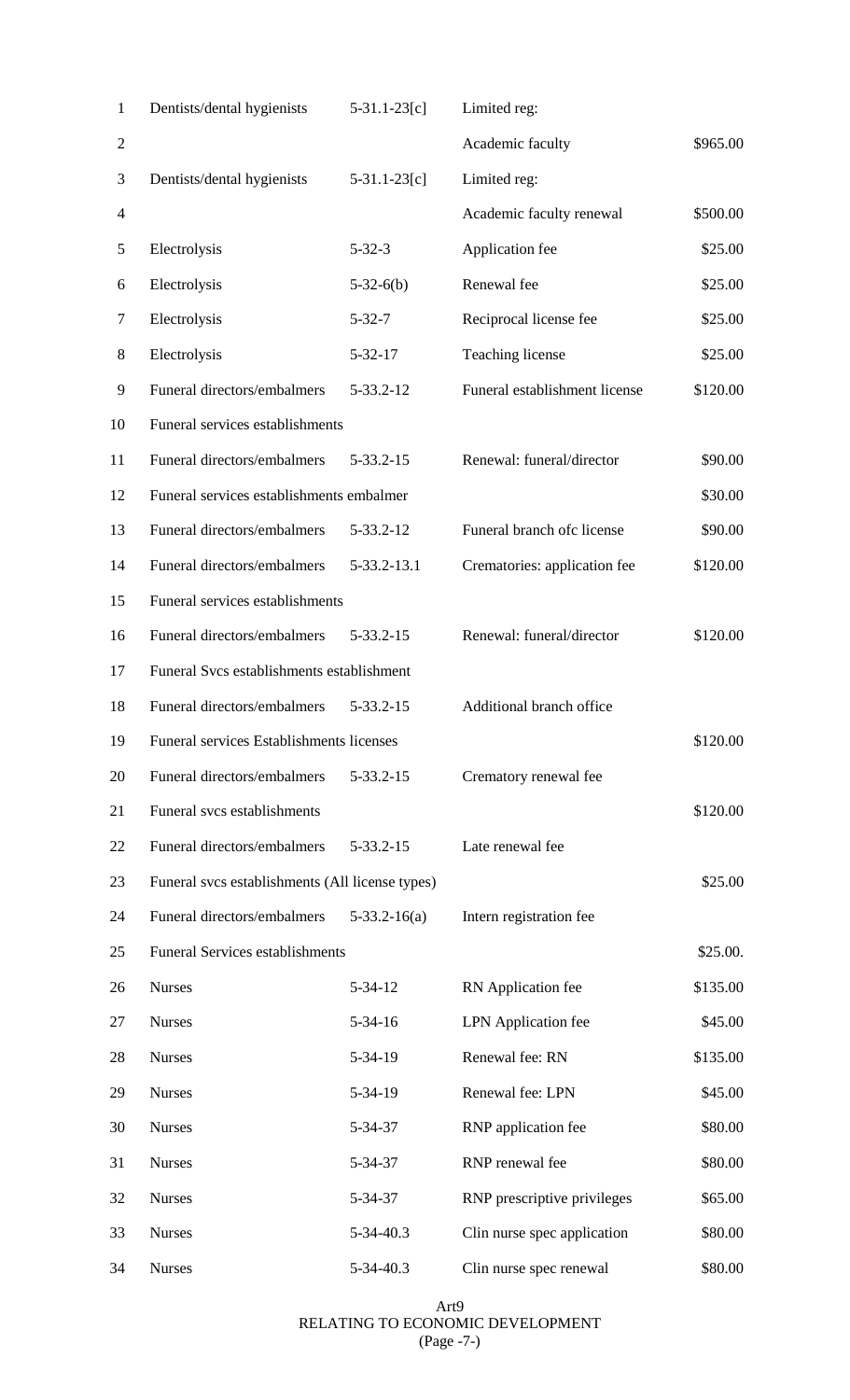| $\mathbf{1}$             | <b>Nurses</b>           | 5-34-40.3          | Clin nurse spec Rx privilege      | \$65.00    |
|--------------------------|-------------------------|--------------------|-----------------------------------|------------|
| $\overline{c}$           | Nurse anesthetists      | $5-34.2-4(a)$      | CRNA application fee              | \$80.00    |
| 3                        | Nurse anesthetists      | $5-34.2-4(b)$      | CRNA renewal fee                  | \$80.00    |
| $\overline{\mathcal{A}}$ | Optometrists            | $5 - 35.1 - 4$     | Application fee                   | \$280.00   |
| 5                        | Optometrists            | $5 - 35.1 - 7$     | Renewal fee                       | \$280.00   |
| 6                        | Optometrists            | $5 - 35.1 - 7$     | Late fee                          | \$90.00    |
| $\boldsymbol{7}$         | Optometrists            | $5 - 35.1 - 7$     | Reactivation of license fee       | \$65.00    |
| $8\,$                    | Optometrists            | $5-35.1-19(b)$     | Violations of section             | \$650.00   |
| 9                        | Optometrists            | $5 - 35.1 - 20$    | Violations of chapter             | \$260.00   |
| 10                       | Opticians               | $5 - 35.2 - 3$     | Application fee                   | \$30.00    |
| 11                       | Physicians              | $5 - 37 - 2$       | Application fee                   | \$1,090.00 |
| 12                       | Physicians              | $5 - 37 - 2$       | Re-examination fee                | \$1,090.00 |
| 13                       | Physicians              | $5-37-10(b)$       | Late renewal fee                  | \$170.00   |
| 14                       | Physicians              | $5 - 37 - 16$      | Limited registration fee          | \$65.00    |
| 15                       | Physicians              | $5-37-16.1$        | Ltd reg: academic faculty         | \$600.00   |
| 16                       | Physicians              | 5-37-16.1          | Ltd reg: academic Faculty renewal | \$170.00   |
| 17                       | Acupuncture             | 5-37.2-10          | Application fee                   | \$310.00   |
| 18                       | Acupuncture             | $5 - 37.2 - 13(4)$ | Acupuncture assistant             | \$310.00   |
| 19                       |                         |                    | Licensure fee                     | \$170.00   |
| 20                       | Social workers          | $5-39.1-9$         | Application fee                   | \$70.00    |
| 21                       | Social workers          | $5-39.1-9$         | Renewal fee                       | \$70.00    |
| 22                       | Physical therapists     | $5-40-8$           | Application fee                   | \$155.00   |
| 23                       | Physical therapists     | $5-40-8.1$         | Application: physical therapy     |            |
| 24                       |                         |                    | assistants                        | \$50.00    |
| 25                       | Physical therapists     | $5-40-10(a)$       | Renewal fee: Physical therapists  | \$155.00   |
| 26                       | Physical therapists     | $5-40-10(a)$       | Renewal fee: Physical therapy     |            |
| 27                       |                         |                    | assistants                        | \$50.00    |
| 28                       | Physical therapists     | $5-40-10[c]$       | Late renewals                     | \$50.00    |
| 29                       | Occupational therapists | $5-40.1-12(2)$     | Renewal fee                       | \$140.00   |
| 30                       | Occupational therapists | $5-40.1-12(5)$     | Late renewal fee                  | \$50.00    |
| 31                       | Occupational therapists | $5-40.1-12(b)$     | Reactivation fee                  | \$140.00   |
| 32                       | Occupational therapists | $5-40.1-13$        | Application fee                   | \$140.00   |
| 33                       | Psychologists           | $5-44-12$          | Application fee                   | \$230.00   |
| 34                       | Psychologists           | $5-44-13$          | Temporary permit                  | \$120.00   |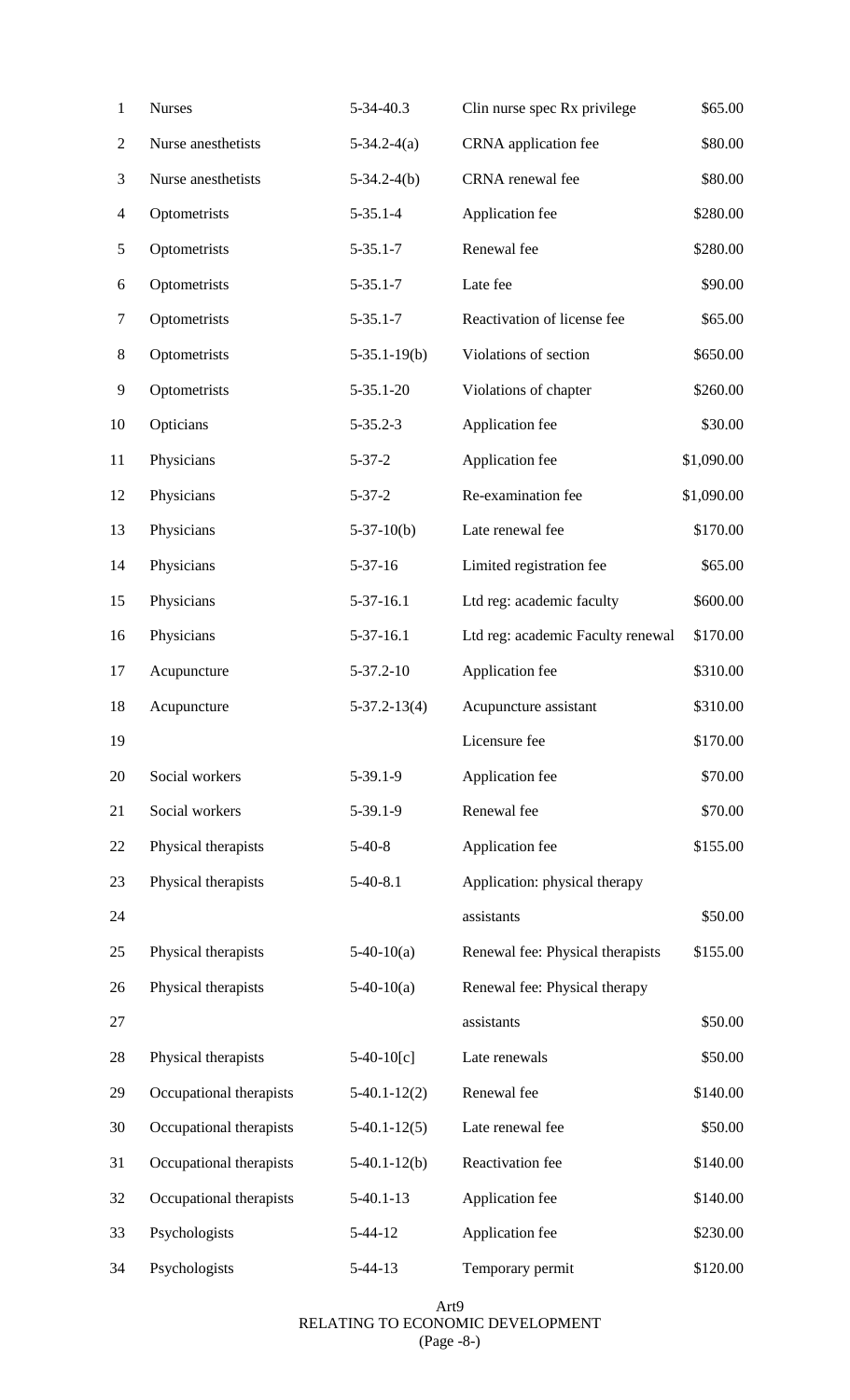| 1              | Psychologists                                  | $5-44-15[c]$    | Renewal fee                                 | \$230.00 |
|----------------|------------------------------------------------|-----------------|---------------------------------------------|----------|
| $\overline{c}$ | Psychologists                                  | $5-44-15(e)$    | Late renewal fee                            | \$50.00  |
| 3              | Nursing home administrators                    | $5 - 45 - 10$   | Renewal fee                                 | \$160.00 |
| 4              | Speech pathologist/audiologists 5-48-1(14)     |                 | Speech lang support personnel:              |          |
| 5              |                                                |                 | late filing                                 | \$90.00  |
| 6              | Speech pathologist/audiologists 5-48-9(a)      |                 | Application fee: Audiologist                | \$65.00  |
| $\tau$         | Speech pathologist/audiologists 5-48-9(a)      |                 | Application fee:                            |          |
| $8\,$          |                                                |                 | Speech Pathologist                          | \$145.00 |
| 9              | Speech pathologist/audiologists 5-48-9(a)      |                 | Renewal fee: Audiologist                    | \$65.00  |
| 10             | Speech pathologist/audiologists 5-48-9(a)      |                 | Renewal fee: Speech Pathologist             | \$145.00 |
| 11             | Speech pathologist/audiologists 5-48-9(a)      |                 | Provisional license: renewal fee            | \$65.00  |
| 12             | Speech pathologist/audiologists 5-48-9(b)      |                 | Late renewal fee                            | \$50.00  |
| 13             | Speech pathologist/audiologists $5-48-9(d)(1)$ |                 | Reinstatement fee: audiologist              | \$65.00  |
| 14             | Speech pathologist/audiologists 5-48-9(d)(1)   |                 | Reinstatement fee: audiologist              | \$65.00  |
| 15             |                                                |                 | speech pathologists                         | \$145.00 |
| 16             |                                                |                 | personnel: late filing                      | \$65.00  |
| 17             | Hearing aid dealers/fitters                    | $5-49-6(a)$     | License endorsement Examination fee \$25.00 |          |
| 18             | Hearing aid dealers/fitters                    | $5-49-8(b)$     | Temporary permit fee                        | \$25.00  |
| 19             | Hearing aid dealers/fitters                    | $5-49-8(d)$     | Temporary permit renewal fee                | \$35.00  |
| 20             | Hearing aid dealers/fitters                    | $5-49-11(a)(1)$ | License fee                                 | \$25.00  |
| 21             | Hearing aid dealers/fitters                    | $5-49-11(b)$    | License renewal fee                         | \$25.00  |
| 22             | Hearing aid dealers/fitters                    | $5-49-11[c]$    | License renewal late fee                    | \$25.00  |
| 23             | Physician assistants                           | $5-54-9(4)$     | Application fee                             | \$110.00 |
| 24             | Physician assistants                           | $5-54-11(b)$    | Renewal fee                                 | \$110.00 |
| 25             | Orthotics/prosthetic practice                  | $5-59.1-5$      | Application fee                             | \$120.00 |
| 26             | Orthotics/prosthetic practice                  | 5-59.1-12       | Renewal fee                                 | \$120.00 |
| 27             | Athletic trainers                              | $5 - 60 - 11$   | Application fee                             | \$60.00  |
| 28             | Athletic trainers                              | $5 - 60 - 11$   | Renewal fee                                 | \$60.00  |
| 29             | Athletic trainers                              | $5 - 60 - 11$   | Late renewal fee                            | \$25.00  |
| 30             | Mental health counselors                       | $5-63.2-16$     | Application fee: Marriage                   |          |
| 31             | Marriage and family therapists                 |                 | Family therapist                            | \$130.00 |
| 32             | Mental health counselors                       | $5-63.2-16$     | <b>Application fee: Mental</b>              |          |
| 33             | Marriage and family therapists                 |                 | Health counselors                           | \$70.00  |
| 34             | Mental health counselors                       | $5-63.2-16$     | Reexamination fee:                          |          |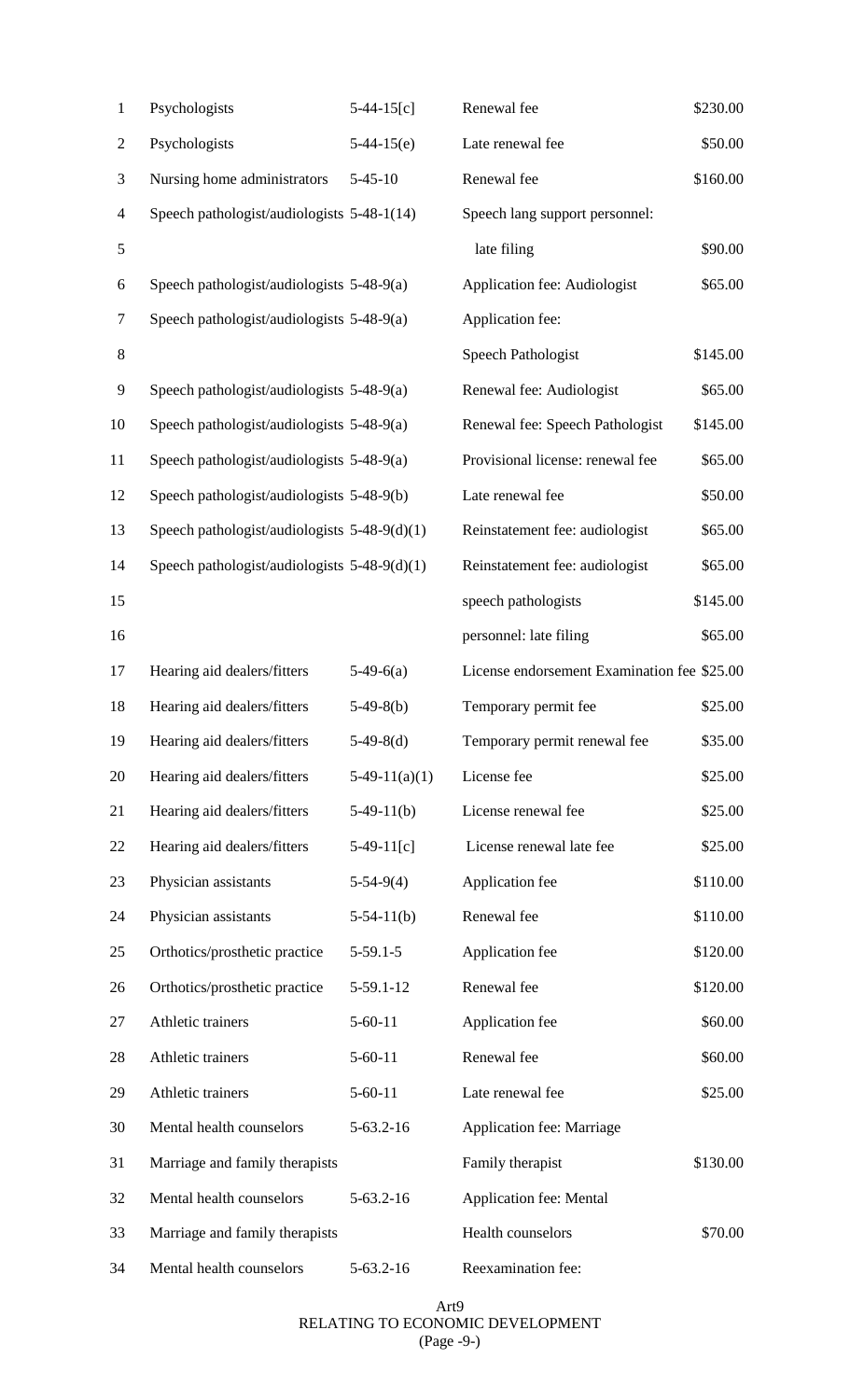| $\mathbf{1}$   | Marriage and family therapists      |                    | Marriage/family therapist         | \$130.00 |
|----------------|-------------------------------------|--------------------|-----------------------------------|----------|
| $\overline{2}$ | Mental health counselors            | $5-63.2-16$        | Reexamination fee:                |          |
| 3              | Marriage and family therapists      |                    | Mental health counselors          | \$70.00  |
| $\overline{4}$ | Mental health counselors            | $5-63.2-17(a)$     | Renewal fee: Marriage             |          |
| 5              | Marriage and Family therapists      |                    | Family therapist                  | \$130.00 |
| 6              | Mental health counselors            | $5-63.2-17(a)$     | Renewal fee:                      |          |
| 7              | Marriage and Family therapist       |                    | Mental health counselor           | \$50.00  |
| 8              | Mental health counselors            | $5-63.2-17(b)$     | Late renewal fee                  |          |
| 9              | Marriage and Family therapist       |                    | Marriage and family therapist     | \$90.00  |
| 10             | Dieticians                          | $5-64-6(b)$        | Application fee                   | \$75.00  |
| 11             | Dieticians                          | $5 - 64 - 7$       | Graduate status: Application fee: | \$75.00  |
| 12             | Dieticians                          | $5 - 64 - 8$       | Renewal fee                       | \$75.00  |
| 13             | Dieticians                          | $5 - 64 - 8$       | Reinstatement fee                 | \$75.00  |
| 14             | Radiologic technologists            | $5 - 68.1 - 10$    | Application fee maximum           | \$190.00 |
| 15             | Licensed chemical dependency 5-69-9 |                    | Application fee                   | \$75.00  |
| 16             | professionals                       |                    |                                   |          |
| 17             | Licensed chemical dependency 5-69-9 |                    | Renewal fee                       | \$75.00  |
| 18             | professionals                       |                    |                                   |          |
| 19             | Licensed chemical                   | $5-69-9$           | Application fee                   | \$75.00  |
| 20             | Licensed chemical dependency 5-69-9 |                    | Application fee                   | \$75.00  |
| 21             | clinical supervisor                 |                    |                                   |          |
| 22             | Licensed chemical dependency 5-69-9 |                    | Renewal fee                       | \$75.00  |
| 23             | clinical supervisor                 |                    |                                   |          |
| 24             | Deaf interpreters                   | $5-71-8(a)(3)$     | License fee maximum               | \$25.00  |
| 25             | Deaf interpreters                   | $5-71-8(a)(3)$     | License renewal fee               | \$25.00  |
| 26             | Milk producers                      | $21 - 2 - 7(g)(1)$ | In-state milk processor           | \$160.00 |
| 27             | Milk producers                      | $21 - 2 - 7(g)(2)$ | Out-of-state milk processor       | \$160.00 |
| 28             | Milk producers                      | $21 - 2 - 7(g)(3)$ | Milk distributors                 | \$160.00 |
| 29             | Frozen desserts                     | $21-9-3(1)$        | In-state wholesale                | \$550.00 |
| 30             | Frozen desserts                     | $21-9-3(2)$        | Out-of-state wholesale            | \$160.00 |
| 31             | Frozen desserts                     | $21-9-3(3)$        | Retail frozen dess processors     | \$160.00 |
| 32             | Meats                               | $21 - 11 - 4$      | Wholesale                         | \$160.00 |
| 33             | Meats                               | $21 - 11 - 4$      | Retail                            | \$40.00  |
| 34             | Shellfish packing houses            | $21 - 14 - 2$      | License fee: Shipper/reshipper    | \$320.00 |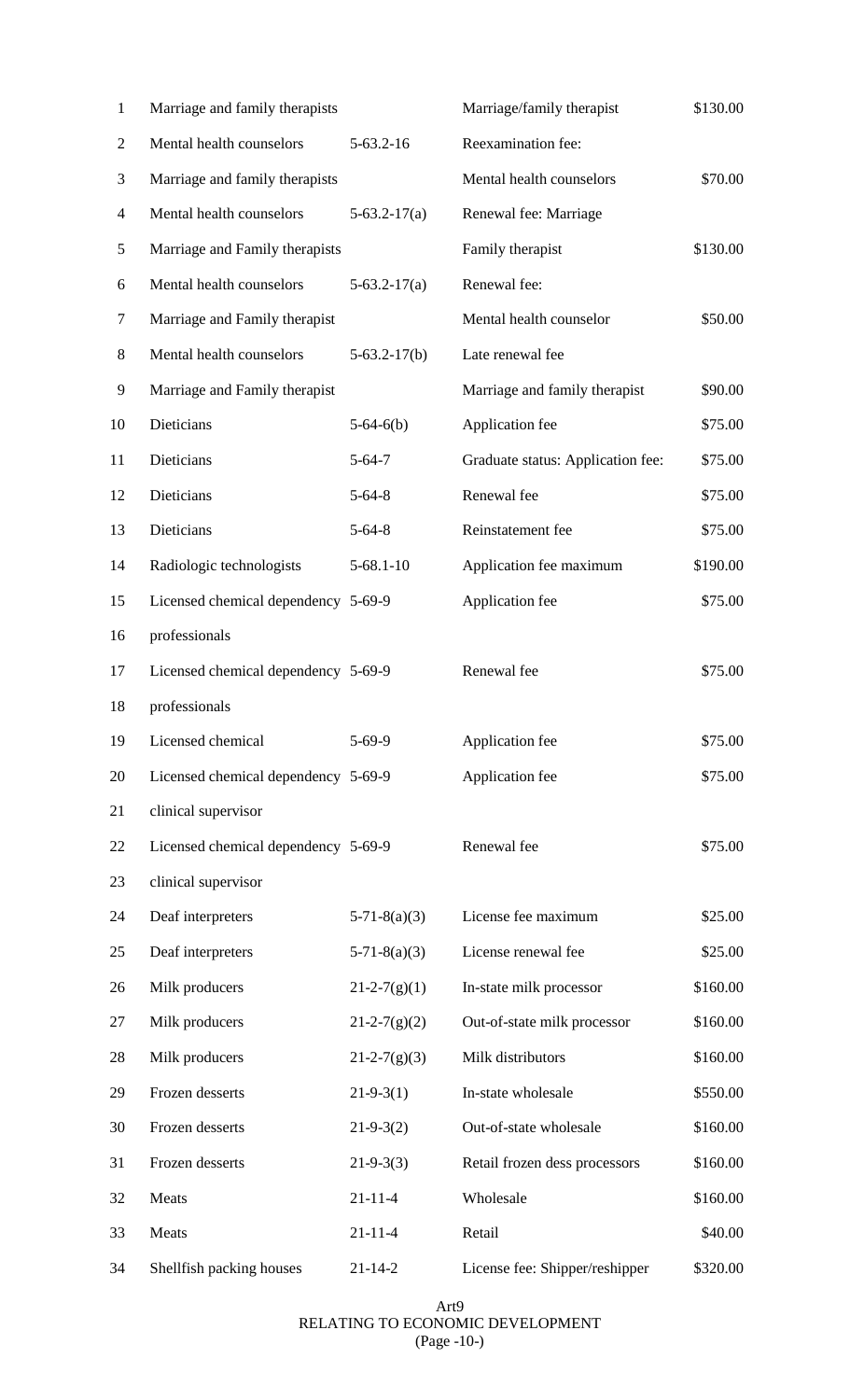| $\mathbf{1}$   | Shellfish packing houses                  | $21 - 14 - 2$      | License fee: Shucker packer/repacker \$390.00  |          |
|----------------|-------------------------------------------|--------------------|------------------------------------------------|----------|
| $\overline{2}$ | Non-alcoholic bottled beverages,          |                    |                                                |          |
| 3              | drinks & juices                           | $21 - 23 - 2$      | Bottler permit                                 | \$550.00 |
| 4              | Non-alcoholic bottled beverages,          |                    |                                                |          |
| 5              | drinks and juices                         | $21 - 23 - 2$      | Bottle apple cider fee                         | \$60.00  |
| 6              | Farm home food manufacturers 21-27-6.1(4) |                    | Registration fee                               | \$65.00  |
| 7              | <b>Cottage Food Manufacturers</b>         | $21 - 27 - 6.2(4)$ | <b>Registration</b> fee                        | \$65.00  |
| 8              | Food businesses                           | $21-27-10(e)(1)$   | Food processors wholesale                      | \$300.00 |
| 9              | Food businesses                           | $21-27-10(e)(2)$   | Food processors retail                         | \$120.00 |
| 10             | Food businesses                           | $21-27-10(e)(3)$   | Food service establishments                    |          |
| 11             |                                           |                    | 50 seats or less                               | \$160.00 |
| 12             | Food businesses                           | $21-27-10(e)(3)$   | Food service establishments                    |          |
| 13             |                                           |                    | more than 50 seats                             | \$240.00 |
| 14             | Food businesses                           | $21-27-10(e)(3)$   | Mobile food service units                      | \$100.00 |
| 15             | Food businesses                           | $21-27-10(e)(3)$   | Industrial caterer or food vending             |          |
| 16             |                                           |                    | Machine commissary                             | \$280.00 |
| 17             | Food businesses                           | $21-27-10(e)(3)$   | Cultural heritage educational Facility \$80.00 |          |
| 18             | Food businesses                           | $21-27-10(e)(4)$   | Vending Machine Location                       |          |
| 19             |                                           |                    | 3 units or less                                | \$50.00  |
| 20             | Food businesses                           | $21-27-10(e)(4)$   | Vending Machine Location                       |          |
| 21             |                                           |                    | 4-10 units                                     | \$100.00 |
| 22             | Food businesses                           | $21-27-10(e)(4)$   | Vending Machine Location =                     |          |
| 23             |                                           |                    | 11 units                                       | \$120.00 |
| 24             | Food businesses                           | $21-27-10(e)(5)$   | Retail Mkt 1-2 cash registers                  | \$120.00 |
| 25             | Food businesses                           | $21-27-10(e)(5)$   | Retail Market 3-5 cash registers               | \$240.00 |
| 26             | Food businesses                           | $21-27-10(e)(5)$   | Retail Market = $6$ Cash registers             | \$510.00 |
| 27             | Food businesses                           | $21-27-10(e)(6)$   | Retail food peddler                            | \$100.00 |
| 28             | Food businesses                           | $21-27-10(e)(7)$   | Food warehouses                                | \$190.00 |
| 29             | Food businesses                           | 21-27-11.2         | Certified food safety mgr                      | \$50.00  |
| 30             | License verification fee                  | $23 - 1 - 16.1$    | All license types                              | \$50.00  |
| 31             | Tattoo and body piercing                  | $23 - 1 - 39$      | Annual registration fee: Person                | \$90.00  |
| 32             | Tattoo and body piercing                  | $23 - 1 - 39$      | Annual registration fee: establishment \$90.00 |          |
| 33             | Vital records                             | $23-3-25(a)(1)$    | Certificate of birth, fetal death,             |          |
|                |                                           |                    |                                                |          |

death, marriage, birth, or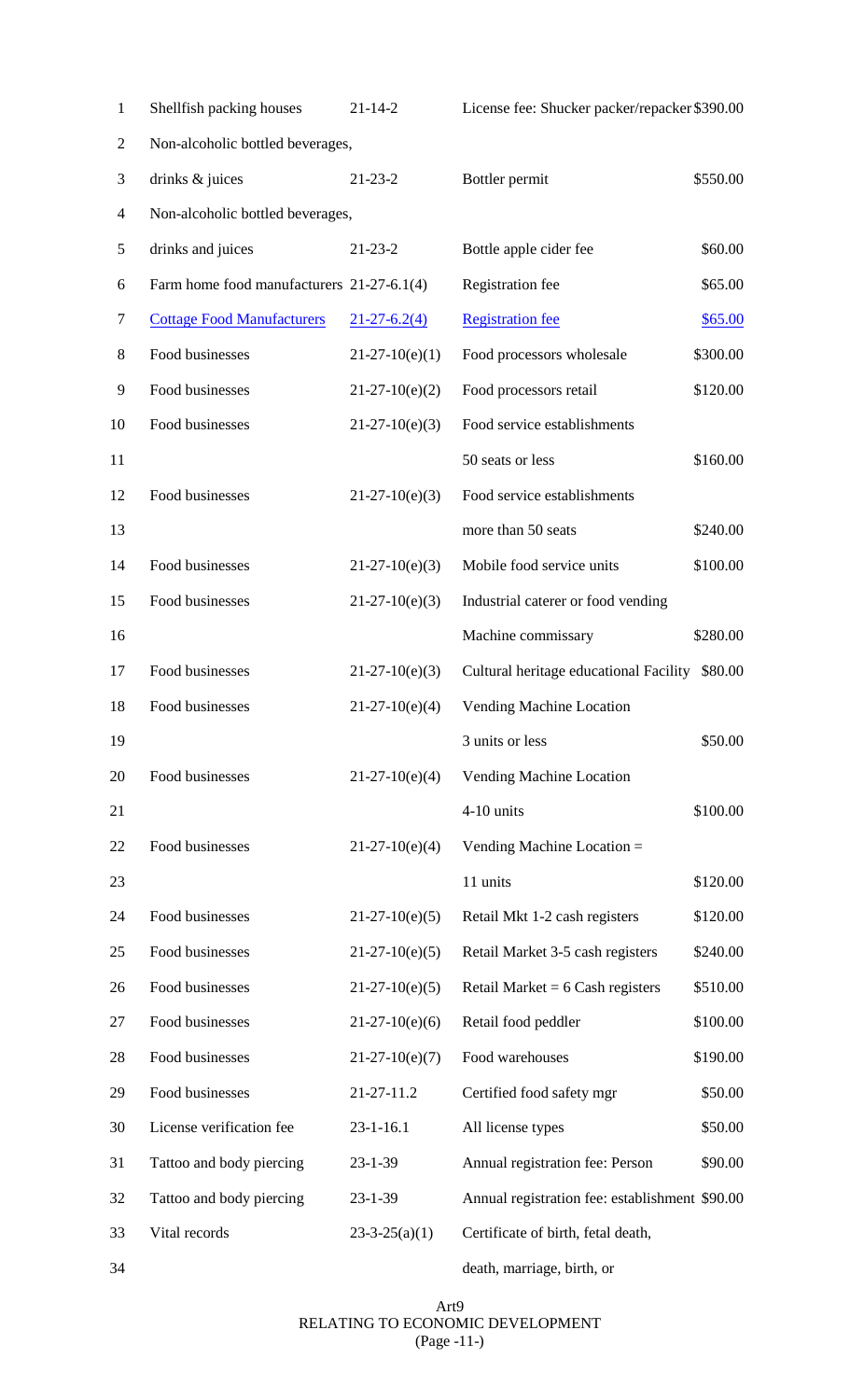| 1              |                                                 |                 | Certification that such record        |            |
|----------------|-------------------------------------------------|-----------------|---------------------------------------|------------|
| $\overline{2}$ |                                                 |                 | Cannot be found                       | \$20.00    |
| 3              | Vital records                                   | $23-3-25(a)(1)$ | Each duplicate of certificate of      |            |
| 4              |                                                 |                 | birth, fetal death, death,            |            |
| 5              |                                                 |                 | marriage, birth, or certification     |            |
| 6              |                                                 |                 | that such record cannot be found      | \$15.00    |
| 7              | Vital records                                   | $23-3-25(a)(2)$ | Each additional calendar year         |            |
| 8              |                                                 |                 | Search, if within 3 months of         |            |
| 9              |                                                 |                 | original search and if receipt of     |            |
| 10             |                                                 |                 | original search presented             | \$2.00     |
| 11             | Vital records                                   | $23-3-25(a)(3)$ | <b>Expedited service</b>              | \$7.00     |
| 12             | Vital records                                   | $23-3-25(a)(4)$ | Adoptions, legitimations, or          |            |
| 13             |                                                 |                 | Paternity determinations              | \$15.00    |
| 14             | Vital records                                   | $23-3-25(a)(5)$ | Authorized corrections,               |            |
| 15             |                                                 |                 | Alterations, and additions            | \$10.00    |
| 16             | Vital records                                   | $23-3-25(a)(6)$ | Filing of delayed record and          |            |
| 17             |                                                 |                 | Examination of documentary Proof      | \$20.00    |
| 18             | Vital records                                   | $23-3-25(a)(6)$ | Issuance of certified copy of a       |            |
| 19             |                                                 |                 | delayed record                        | \$20.00    |
| 20             | <b>Medical Examiner</b>                         | $23 - 4 - 13$   | Autopsy reports                       | \$40.00    |
| 21             | <b>Medical Examiner</b>                         | $23 - 4 - 13$   | Cremation certificates and statistics | \$30.00    |
| 22             | <b>Medical Examiner</b>                         | $23 - 4 - 13$   | Testimony in civil suits:             |            |
| 23             |                                                 |                 | Minimum/day                           | \$650.00   |
| 24             | <b>Medical Examiner</b>                         | $23 - 4 - 13$   | Testimony in civil suits:             |            |
| 25             |                                                 |                 | Maximum/day                           | \$3,250.00 |
| 26             | Emergency medical technicians 23-4.1-10[c]      |                 | Annual fee: ambulance                 |            |
| 27             |                                                 |                 | service maximum                       | \$540.00   |
| 28             | Emergency medical technicians 23-4.1-10[c]      |                 | Annual fee: vehicle license           |            |
| 29             |                                                 |                 | maximum                               | \$275.00   |
| 30             | Emergency medical technicians 23-4.1-10[c]      |                 | Triennial fee: EMT license            |            |
| 31             |                                                 |                 | maximum                               | \$120.00   |
| 32             | Emergency medical technicians $23-4.1-10(c)(2)$ |                 | Exam fee maximum: EMT                 | \$120.00   |
| 33             | Emergency medical technicians $23-4.1-10(c)(2)$ |                 | Vehicle inspection maximum            | \$190.00   |
| 34             | <b>Clinical laboratories</b>                    | $23-16.2-4(a)$  | Clinical laboratory license per       |            |

Art9 RELATING TO ECONOMIC DEVELOPMENT (Page -12-)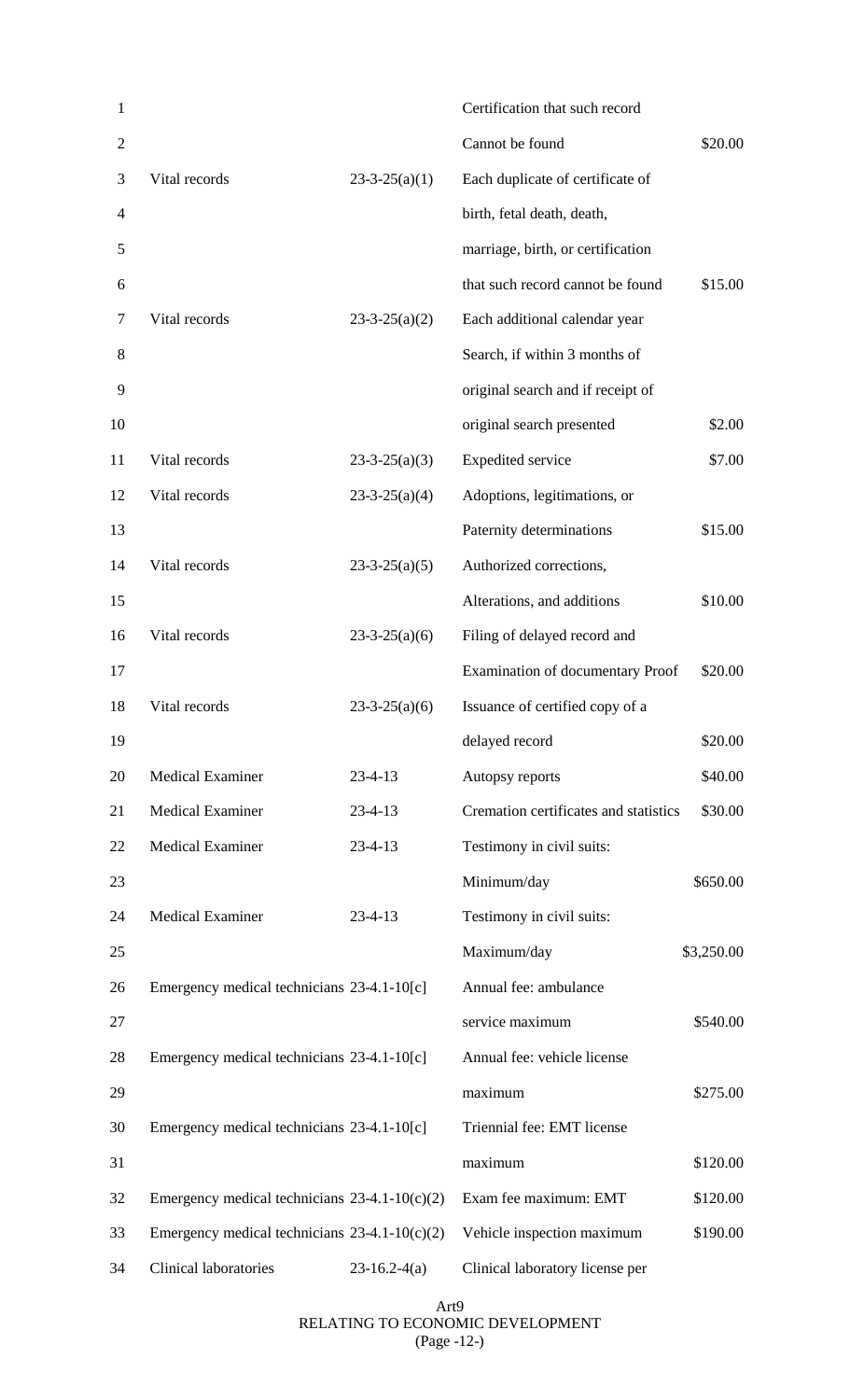| 1              |                                |                   | specialty                            | \$650.00    |
|----------------|--------------------------------|-------------------|--------------------------------------|-------------|
| $\overline{2}$ | <b>Clinical laboratories</b>   | $23-16.2-4(a)$    | Laboratory station license           | \$650.00    |
| 3              | <b>Clinical laboratories</b>   | $23-16.2-4(b)$    | Permit fee                           | \$70.00     |
| $\overline{4}$ | Health care facilities         | 23-17-38          | Hospital: base fee annual            | \$16,900.00 |
| 5              | Health care facilities         | 23-17-38          | Hospital: annual per bed fee         | \$120.00    |
| 6              | Health care facilities         | 23-17-38          | ESRD: annual fee                     | \$3,900.00  |
| $\overline{7}$ | Health care facilities         | 23-17-38          | Home nursing care/home               |             |
| 8              |                                |                   | Care providers                       | \$650.00    |
| 9              | Health care facilities         | 23-17-38          | OACF: annual fee                     | \$650.00    |
| 10             | Assisted living residences/    |                   |                                      |             |
| 11             | administrators                 | $23-17.4-15.2(d)$ | License application fee:             | \$220.00    |
| 12             | Assisted living residences/    |                   |                                      |             |
| 13             | administrators                 | $23-17.4-15.2(d)$ | License renewal fee:                 | \$220.00    |
| 14             | Assisted living residences     | 23-17.4-31        | Annual facility fee: base            | \$330.00    |
| 15             | Assisted living residences     | 23-17.4-31        | Annual facility per bed              | \$70.00     |
| 16             | Nursing assistant registration | 23-17.9-3         | Application: competency              |             |
| 17             |                                |                   | evaluation training program          |             |
| 18             |                                |                   | maximum                              | \$325.00    |
| 19             | Nursing assistant registration | 23-17.9-5         | Application fee                      | \$35.00     |
| 20             | Nursing assistant registration | 23-17.9-5         | Exam fee: skills proficiency         | \$170.00    |
| 21             | Nursing assistant registration | 23-17.9-6         | Registration fee                     | \$35.00     |
| 22             | Nursing assistant registration | 23-17.9-7         | Renewal fee                          | \$35.00     |
| 23             | Sanitarians                    | $23-19.3-5(a)$    | Registration fee                     | \$25.00     |
| 24             | Sanitarians                    | $23-19.3-5(b)$    | Registration renewal                 | \$25.00     |
| 25             | Massage therapy                | $23-20.8-3(e)$    | Massage therapist appl fee           | \$65.00     |
| 26             | Massage therapy                | $23-20.8-3(e)$    | Massage therapist renewal fee        | \$65.00     |
| 27             | Recreational facilities        | $23 - 21 - 2$     | Application fee                      | \$160.00    |
| 28             | Swimming pools                 | $23 - 22 - 6$     | Application license: first pool      | \$250.00    |
| 29             | Swimming pools                 | $23 - 22 - 6$     | Additional pool fee at same location | \$75.00     |
| 30             | Swimming pools                 | $23 - 22 - 6$     | Seasonal application license:        |             |
| 31             |                                |                   | first pool                           | \$150.00    |
| 32             | Swimming pools                 | $23 - 22 - 6$     | Seasonal additional pool fee at      |             |
| 33             |                                |                   | same location                        | \$75.00     |
| 34             | Swimming pools                 | $23 - 22 - 6$     | Year-round license for non-profit    | \$25.00     |

Art9 RELATING TO ECONOMIC DEVELOPMENT (Page -13-)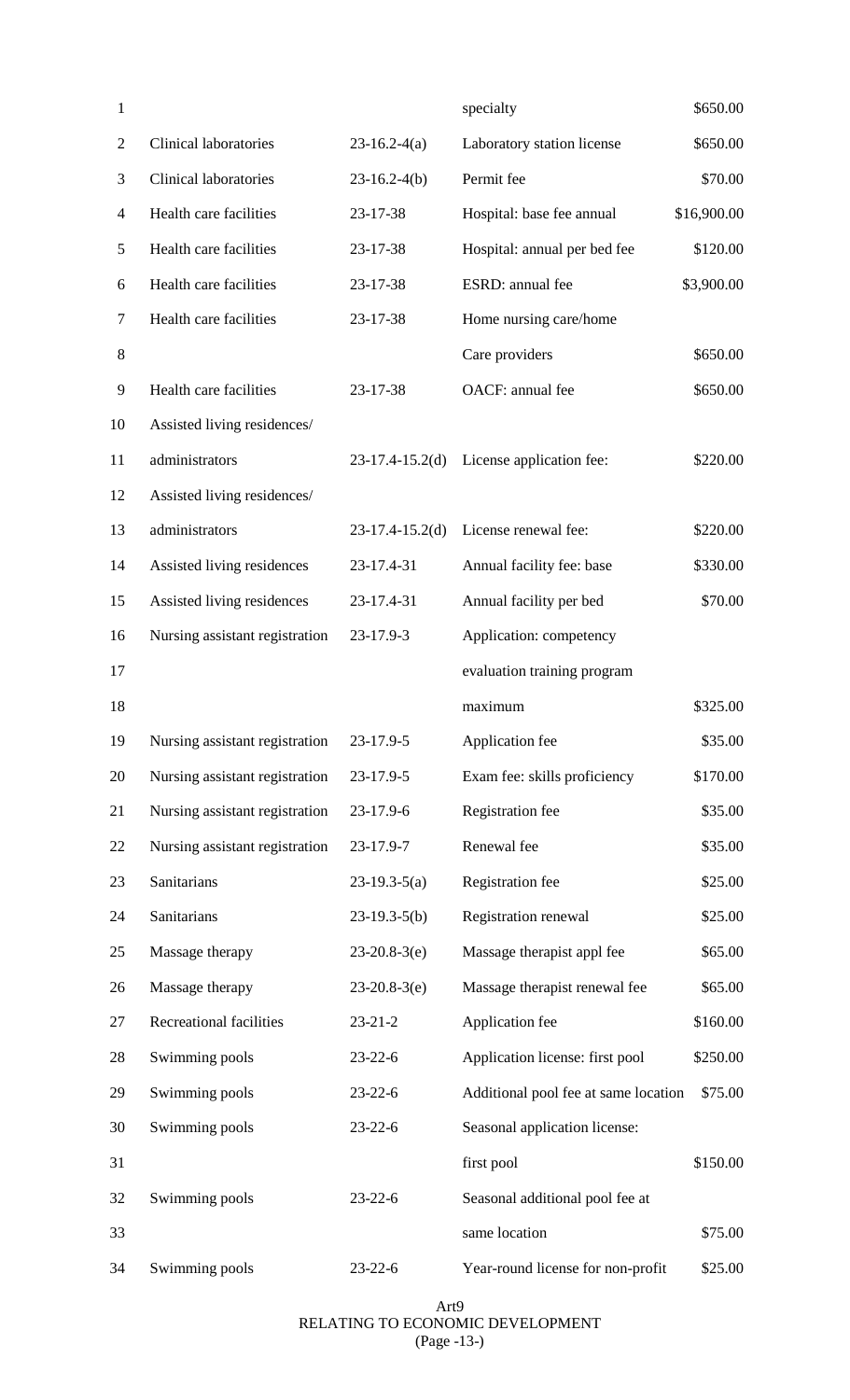| $\mathbf{1}$ | Swimming pools                                                                            | 23-22-10 | Duplicate license                                                                            | \$2.00  |  |
|--------------|-------------------------------------------------------------------------------------------|----------|----------------------------------------------------------------------------------------------|---------|--|
| 2            | Swimming pools                                                                            | 23-22-12 | Penalty for violations                                                                       | \$50.00 |  |
| 3            | Respiratory care practitioners                                                            | 23-39-11 | Application fee                                                                              | \$60.00 |  |
| 4            | Respiratory care practitioners                                                            | 23-39-11 | Renewal fee                                                                                  | \$60.00 |  |
| 5            |                                                                                           |          | SECTION 4. Section 42-64.20-10 of the General Laws in Chapter 42-64.20 entitled              |         |  |
| 6            | "Rebuild Rhode Island Tax Credit" is hereby amended to read as follows:                   |          |                                                                                              |         |  |
| 7            | 42-64.20-10. Sunset.                                                                      |          |                                                                                              |         |  |
| 8            | No credits shall be authorized to be reserved pursuant to this chapter after December 31, |          |                                                                                              |         |  |
| 9            | 2022 2023.                                                                                |          |                                                                                              |         |  |
| 10           | SECTION 5. Section 42-64.21-9 of the General Laws in Chapter 42-64.21 entitled "Rhode"    |          |                                                                                              |         |  |
| 11           | Island Tax Increment Financing" is hereby amended to read as follows:                     |          |                                                                                              |         |  |
| 12           | 42-64.21-9. Sunset.                                                                       |          |                                                                                              |         |  |
| 13           | The commerce corporation shall enter into no agreement under this chapter after December  |          |                                                                                              |         |  |
| 14           | 31, 2022 2023.                                                                            |          |                                                                                              |         |  |
| 15           | SECTION 6. Section 42-64.22-15 of the General Laws in Chapter 42-64.22 entitled "Tax      |          |                                                                                              |         |  |
| 16           | Stabilization Incentive" is hereby amended to read as follows:                            |          |                                                                                              |         |  |
| 17           | 42-64.22-15. Sunset.                                                                      |          |                                                                                              |         |  |
| 18           |                                                                                           |          | The commerce corporation shall enter into no agreement under this chapter after December     |         |  |
| 19           | 31, 2022 2023.                                                                            |          |                                                                                              |         |  |
| 20           | SECTION 7. Section 42-64.23-8 of the General Laws in Chapter 42-64.23 entitled "First     |          |                                                                                              |         |  |
| 21           | Wave Closing Fund Act" is hereby amended to read as follows:                              |          |                                                                                              |         |  |
| 22           | 42-64.23-8. Sunset.                                                                       |          |                                                                                              |         |  |
| 23           |                                                                                           |          | No financing shall be authorized to be reserved pursuant to this chapter after December 31,  |         |  |
| 24           | 2022 2023.                                                                                |          |                                                                                              |         |  |
| 25           |                                                                                           |          | SECTION 8. Section 42-64.24-8 of the General Laws in Chapter 42-64.24 entitled "I-195"       |         |  |
| 26           | Redevelopment Project Fund Act" is hereby amended as follows:                             |          |                                                                                              |         |  |
| 27           | 42-64.24-8. Sunset.                                                                       |          |                                                                                              |         |  |
| 28           |                                                                                           |          | No funding, credits, or incentives shall be authorized or authorized to be reserved pursuant |         |  |
| 29           | to this chapter after December 31, 2022 2023.                                             |          |                                                                                              |         |  |
| 30           |                                                                                           |          | SECTION 9. Section 42-64.25-14 of the General Laws in Chapter 42-64.25 entitled "Small       |         |  |
| 31           | Business Assistance Program Act" is hereby amended as follows:                            |          |                                                                                              |         |  |
| 32           | 42-64.25-14. Sunset.                                                                      |          |                                                                                              |         |  |
| 33           |                                                                                           |          | No grants, funding, or incentives shall be authorized pursuant to this chapter after         |         |  |
| 34           | December 31, 2022 2023.                                                                   |          |                                                                                              |         |  |

## Art9 RELATING TO ECONOMIC DEVELOPMENT (Page -14-)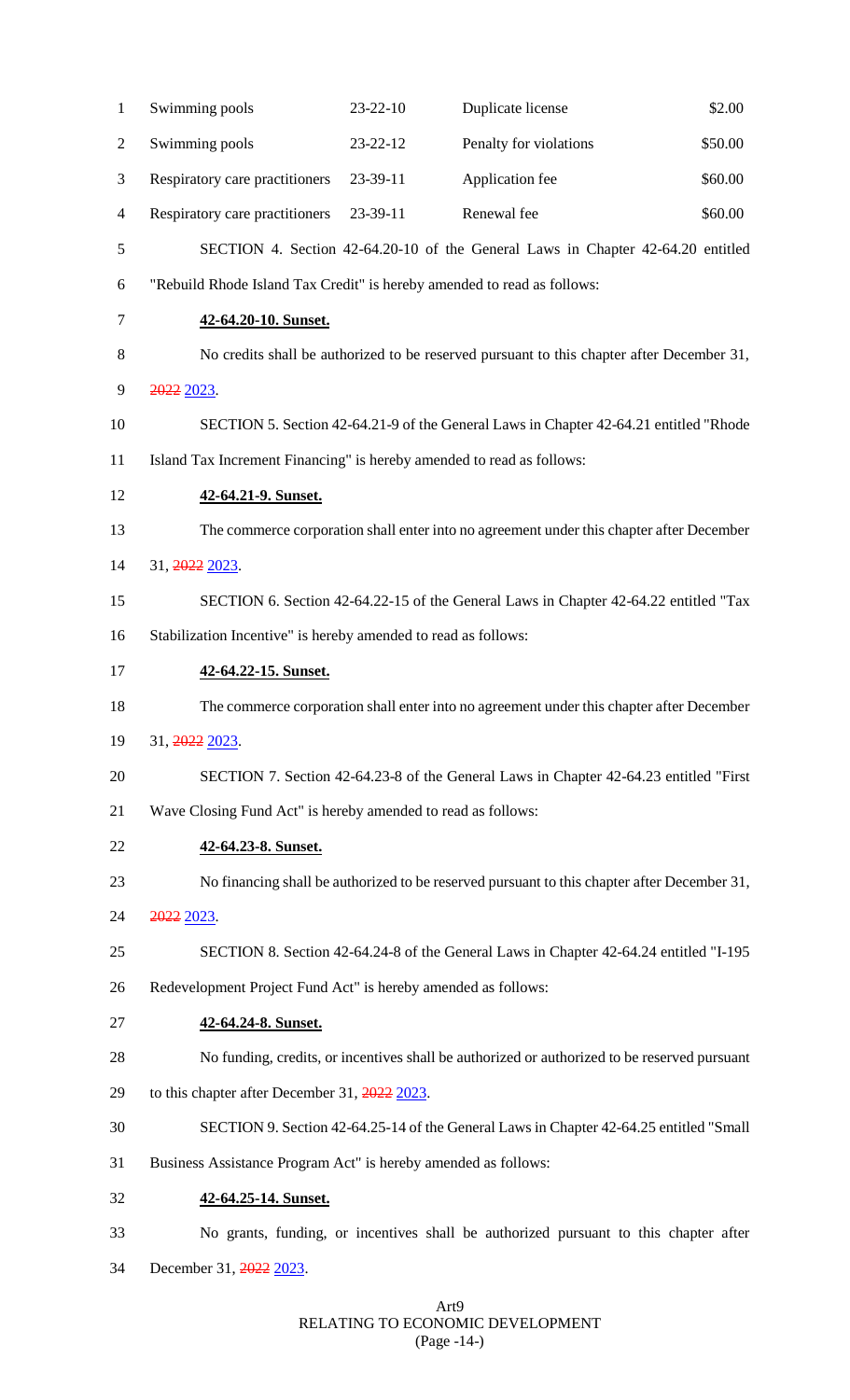| $\overline{2}$ | General Laws in Chapter 42-64.26 entitled "Stay Invested in RI Wavemaker Fellowship" are hereby        |
|----------------|--------------------------------------------------------------------------------------------------------|
| 3              | amended to read as follows:                                                                            |
| 4              | 42-64.26-3. Definitions.                                                                               |
| 5              | As used in this chapter:                                                                               |
| 6              | (1) "Eligible graduate" means an individual who meets the eligibility requirements under               |
| 7              | this chapter.                                                                                          |
| 8              | (2) "Applicant" means an eligible graduate who applies for a tax credit for education loan             |
| 9              | repayment expenses under this chapter.                                                                 |
| 10             | (3) "Award" means a tax credit awarded by the commerce corporation to an applicant as                  |
| 11             | provided under this chapter.                                                                           |
| 12             | (4) "Taxpayer" means an applicant who receives a tax credit under this chapter.                        |
| 13             | (5) "Commerce corporation" means the Rhode Island commerce corporation established                     |
| 14             | pursuant to chapter 64 of title 42.                                                                    |
| 15             | (6) "Eligible expenses" or "education loan repayment expenses" means annual higher                     |
| 16             | education loan repayment expenses, including, without limitation, principal, interest and fees, as     |
| 17             | may be applicable, incurred by an eligible graduate and which the eligible graduate is obligated to    |
| 18             | repay for attendance at a postsecondary institution of higher learning.                                |
| 19             | (7) "Eligibility period" means a term of up to four (4) consecutive service periods beginning          |
| 20             | with the date that an eligible graduate receives initial notice of award under this chapter and        |
| 21             | expiring at the conclusion of the fourth service period after such date specified.                     |
| 22             | (8) "Eligibility requirements" means the following qualifications or criteria required for an          |
| 23             | applicant to claim an award under this chapter:                                                        |
| 24             | (i) That the applicant shall have graduated from an accredited two $(2)$ year, four $(4)$ year         |
| 25             | or graduate postsecondary institution of higher learning with an associate's, bachelor's, graduate, or |
| 26             | post-graduate degree and at which the applicant incurred education loan repayment expenses;            |
| 27             | (ii) That the applicant shall be a full-time employee with a Rhode Island-based employer               |
| 28             | located in this state throughout the eligibility period, whose employment is for work in one or more   |
| 29             | of the following covered fields: life, natural or environmental sciences; computer, information or     |
| 30             | software technology; advanced mathematics or finance; engineering; industrial design or other          |
| 31             | commercially related design field; or medicine or medical device technology.                           |
| 32             | (9) "Full-time employee" means a person who is employed by a business for consideration                |
| 33             | for a minimum of at least thirty-five (35) hours per week, or who renders any other standard of        |
| 34             | service generally accepted by custom or practice as full-time employment, or who is employed by        |

SECTION 10. Sections 42-64.26-3, 42-64.26-4, 42-64.26-5 and 42-64.26-12 of the

# Art9 RELATING TO ECONOMIC DEVELOPMENT (Page -15-)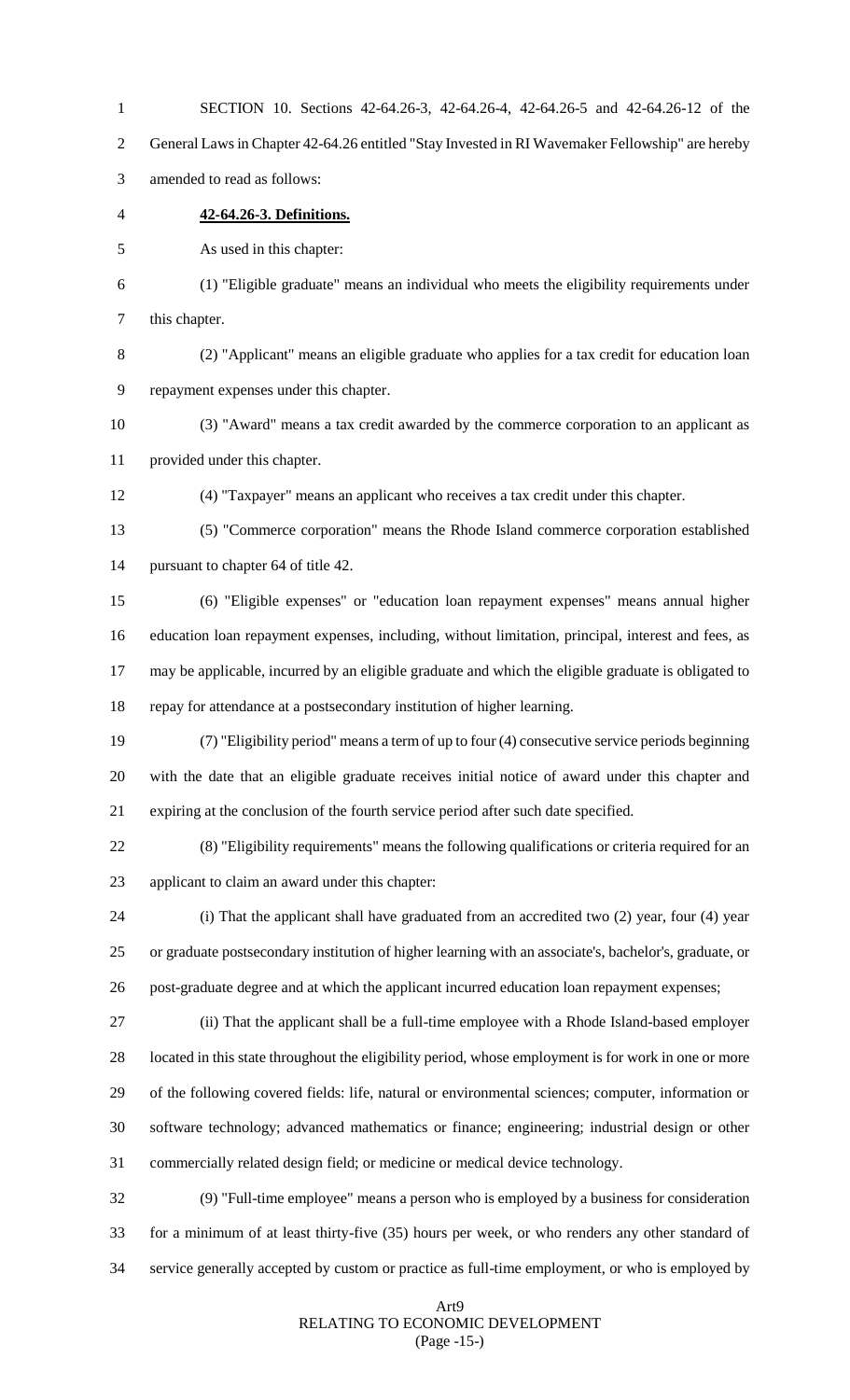a professional employer organization pursuant to an employee leasing agreement between the business and the professional employer organization for a minimum of thirty-five (35) hours per week, or who renders any other standard of service generally accepted by custom or practice as full-time employment, and whose wages are subject to withholding.

- (10) "Healthcare applicant" means any applicant that meets the eligibility requirements and works as a full-time employee as a high-demand healthcare practitioner or mental health professional, including, but not limited to, clinical social workers and mental health counselors licensed by the department of health, and as defined in regulations to be promulgated by the commerce corporation, in consultation with the executive office of health and human services, 10 pursuant to chapter 35 of this title. 11 ( $\frac{1011}{10}$  "Service period" means a twelve (12) month period beginning on the date that an eligible graduate receives initial notice of award under this chapter. 13 ( $\frac{1112}{2}$  "Student loan" means a loan to an individual by a public authority or private lender to assist the individual to pay for tuition, books, and living expenses in order to attend a postsecondary institution of higher learning.
- (1213) "Rhode Island-based employer" means (i) an employer having a principal place of business or at least fifty-one percent (51%) of its employees located in this state; or (ii) an employer registered to conduct business in this state that reported Rhode Island tax liability in the previous tax year.
- 20 (1314) "STEM/designFund fund" refers to the "Stay Invested in RI Wavemaker Fellowship 21 Fund" established pursuant to  $\frac{6}{9}$  42-64.26-4(a).
- (15) "Healthcare fund" refers to the "Healthcare Stay Invested in RI Wavemaker
- Fellowship Fund" established pursuant to § 42-64.26-4(b).
- **42-64.26-4. Establishment of fund -- Purposes -- Composition.**
- 25 (a) There is hereby established the "Stay Invested in RI Wavemaker Fellowship Fund" (the
- 26 "Fund") to be administered by the commerce corporation as set forth in this chapter.
- (b) There is hereby established the "Healthcare Stay Invested in RI Wavemaker Fellowship
- 28 Fund" to be administered by the commerce corporation as set forth in this chapter.
- 29 (bc) The purpose of the  $fund \text{STEM}/design \text{ fund}$  and healthcare fund is to expand
- employment opportunities in the state and to retain talented individuals in the state by providing
- tax credits in relation to education loan repayment expenses to applicants who meet the eligibility
- requirements under this chapter.
- 33 (ed) The fund STEM/design fund and healthcare fund shall consist of:
- (1) Money appropriated in the state budget to the fund;

#### Art9 RELATING TO ECONOMIC DEVELOPMENT (Page -16-)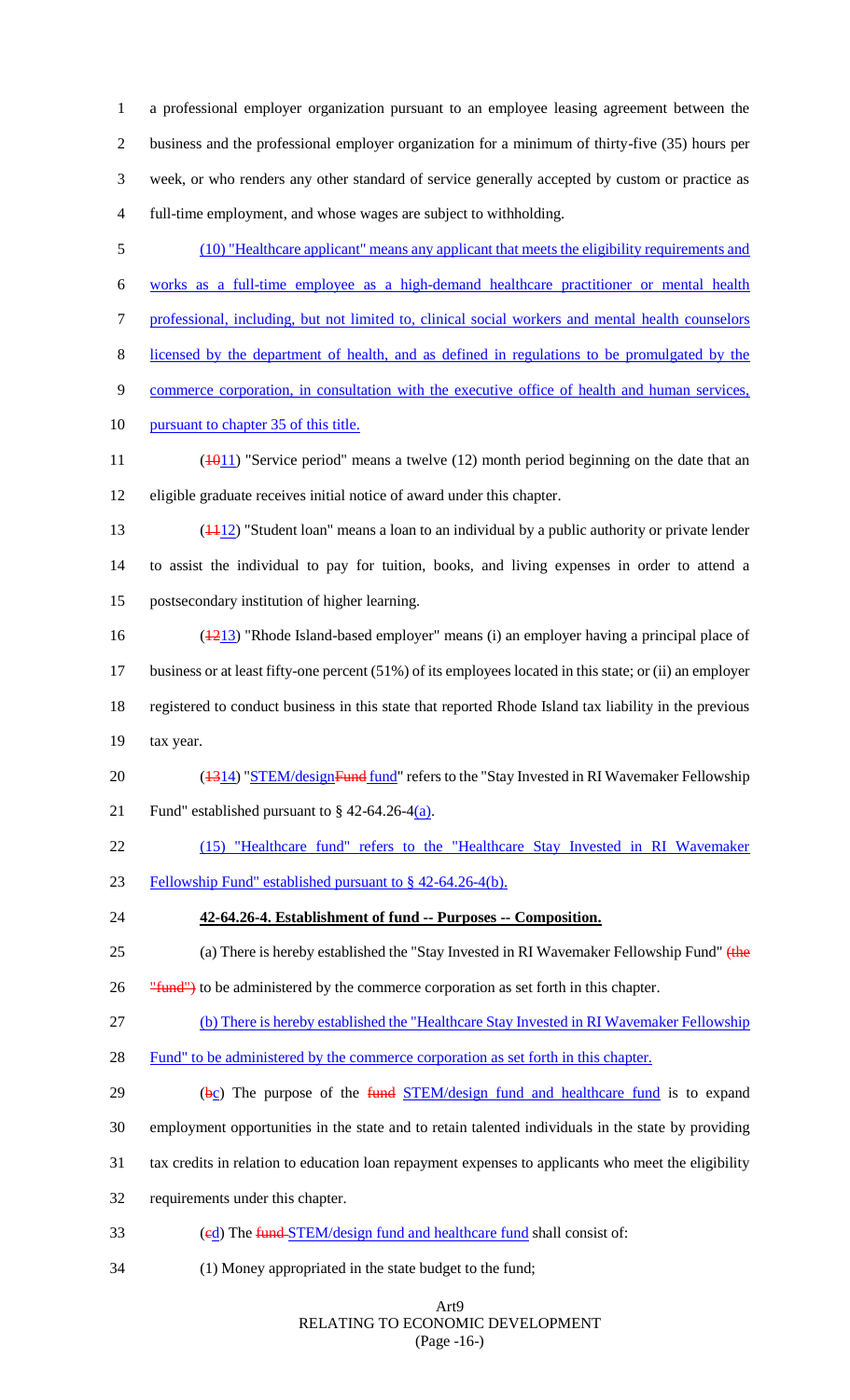(2) Money made available to the fund through federal programs or private contributions;

and

(3) Any other money made available to the fund.

4 (de) The fund STEM/design fund shall be used to pay for the redemption of tax credits or 5 reimbursement to the state for tax credits applied against a tax payer's the tax liability of any non- healthcare applicant that received an award. The healthcare fund shall be used to pay for the 7 redemption of tax credits or reimbursement to the state for tax credits applied against the tax 8 liability of any healthcare applicant that received an award on or after July 1, 2022. The funds shall be exempt from attachment, levy or any other process at law or in equity. The director of the department of revenue shall make a requisition to the commerce corporation for funding during any fiscal year as may be necessary to pay for the redemption of tax credits presented for redemption or to reimburse the state for tax credits applied against a taxpayer's tax liability. The 13 commerce corporation shall pay from the funds such amounts as requested by the director of the department of revenue necessary for redemption or reimbursement in relation to tax credits granted under this chapter.

# **42-64.26-5. Administration.**

 (a) *Application.* An eligible graduate claiming an award under this chapter shall submit to the commerce corporation an application in the manner that the commerce corporation shall prescribe.

 (b) Upon receipt of a proper application from an applicant who meets all of the eligibility requirements, the commerce corporation shall select applicants on a competitive basis to receive credits for up to a maximum amount for each service period of one thousand dollars (\$1,000) for an associate's degree holder, four thousand dollars (\$4,000) for a bachelor's degree holder, and six thousand dollars (\$6,000) for a graduate or post-graduate degree holder, but not to exceed the education loan repayment expenses incurred by such taxpayer during each service period completed, for up to four (4) consecutive service periods provided that the taxpayer continues to meet the eligibility requirements throughout the eligibility period. The commerce corporation shall delegate the selection of the applicants that are to receive awards to a fellowship committee to be convened by the commerce corporation and promulgate the selection procedures the fellowship committee will use, which procedures shall require that the committee's consideration of applications be conducted on a name-blind and employer-blind basis and that the applications and other supporting documents received or reviewed by the fellowship committee shall be redacted of the applicant's name, street address, and other personally-identifying information as well as the applicant's employer's name, street address, and other employer-identifying information. The

## Art9 RELATING TO ECONOMIC DEVELOPMENT (Page -17-)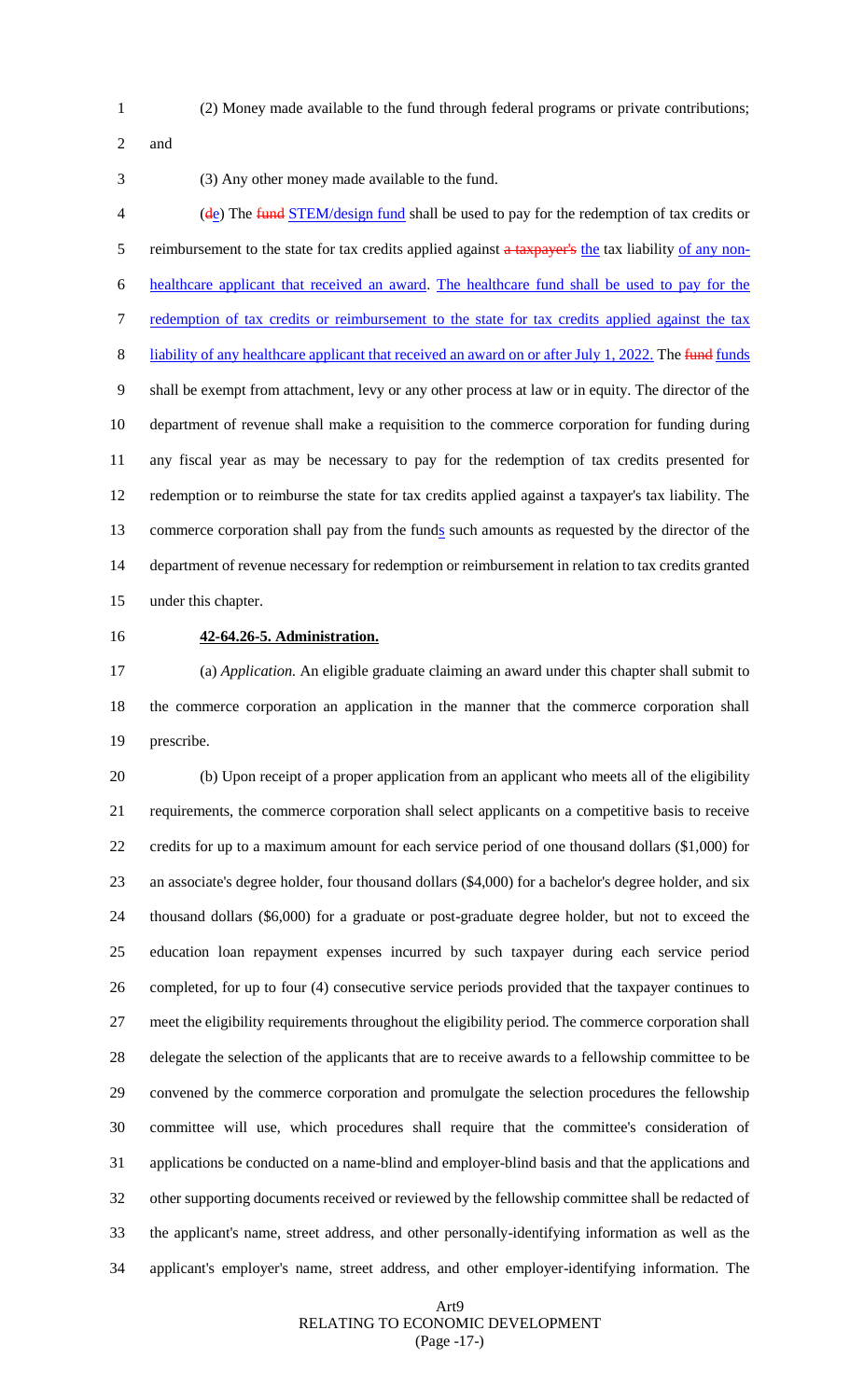commerce corporation shall determine the composition of the fellowship committee and the selection procedures it will use in consultation with the state's chambers of commerce. Notwithstanding the foregoing, the commerce corporation shall create and establish a committee to evaluate any healthcare applicant for an award in the same manner as prescribed in this paragraph. The executive office of health and human services ("EOHHS") shall be represented on the committee and provide consultation to the commerce corporation on selection procedures. Notwithstanding EOHHS's consultation and representation in the selection of healthcare applicants, the commerce corporation shall administer all other aspects of a healthcare applicant's application, award, and certification. (c) The credits awarded under this chapter shall not exceed one hundred percent (100%) of

 the education loan repayment expenses incurred by such taxpayer during each service period completed for up to four (4) consecutive service periods. Tax credits shall be issued annually to the taxpayer upon proof that (i) the taxpayer has actually incurred and paid such education loan repayment expenses; (ii) the taxpayer continues to meet the eligibility requirements throughout the service period; (iii) The award shall not exceed the original loan amount plus any capitalized interest less award previously claimed under this section; and (iv) that the taxpayer claiming an award is current on his or her student loan repayment obligations.

18 (d) The commerce corporation shall not commit to overall **STEM/design** awards in excess 19 of the amount contained in the commerce STEM/design fund or to overall healthcare awards in excess of the amount contained in the healthcare fund.

 (e) The commerce corporation shall reserve seventy percent (70%) of the awards issued in a calendar year to applicants who are permanent residents of the state of Rhode Island or who attended an institution of higher education located in Rhode Island when they incurred the education loan expenses to be repaid.

- (f) In administering award, the commerce corporation shall:
- (1) Require suitable proof that an applicant meets the eligibility requirements for award under this chapter;
- (2) Determine the contents of applications and other materials to be submitted in support of an application for award under this chapter; and
- (3) Collect reports and other information during the eligibility period for each award to
- verify that a taxpayer continues to meet the eligibility requirements for an award.
- **42-64.26-12. Sunset.**
- No incentives or credits shall be authorized pursuant to this chapter after December 31,
- 2022 2023.

# Art9 RELATING TO ECONOMIC DEVELOPMENT (Page -18-)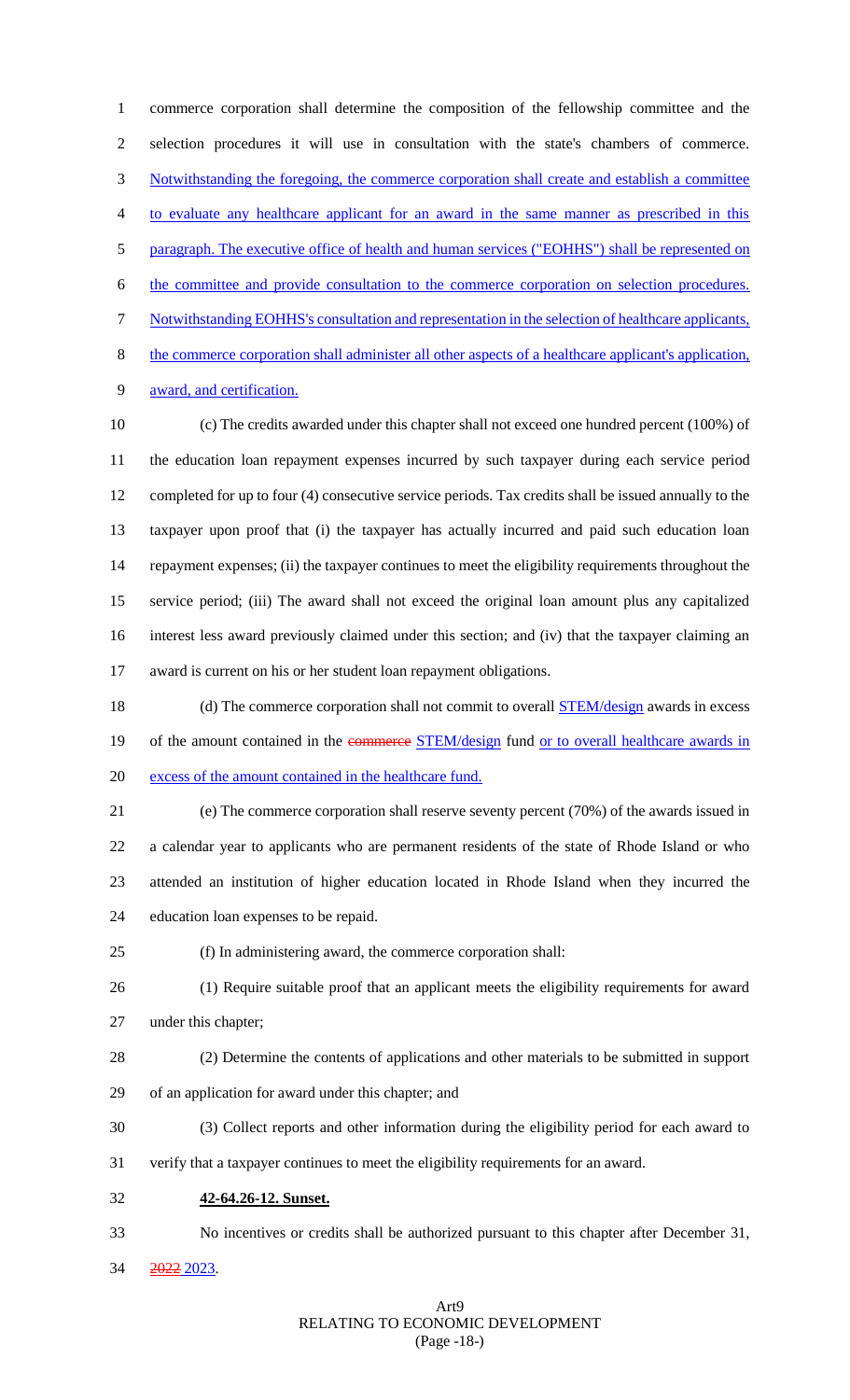| $\mathbf{1}$   | SECTION 11. Section 42-64.27-6 of the General Laws in Chapter 42-64.27 entitled "Main                    |  |  |
|----------------|----------------------------------------------------------------------------------------------------------|--|--|
| $\overline{2}$ | Street Rhode Island Streetscape Improvement Fund" is hereby amended as follows:                          |  |  |
| 3              | 42-64.27-6. Sunset.                                                                                      |  |  |
| 4              | No incentives shall be authorized pursuant to this chapter after December 31, 2022 2023.                 |  |  |
| 5              | SECTION 12. Section 42-64.28-10 of the General Laws in Chapter 42-64.28 entitled                         |  |  |
| 6              | "Innovation Initiative" is hereby amended as follows:                                                    |  |  |
| 7              | 42-64.28-10. Sunset.                                                                                     |  |  |
| 8              | No vouchers, grants, or incentives shall be authorized pursuant to this chapter after                    |  |  |
| 9              | December 31, 2022 2023.                                                                                  |  |  |
| 10             | SECTION 13. Section 42-64.31-4 of the General Laws in Chapter 42-64.31 entitled "High                    |  |  |
| 11             | School, College, and Employer Partnerships" is hereby amended as follows:                                |  |  |
| 12             | 42-64.31-4. Sunset.                                                                                      |  |  |
| 13             | No grants shall be authorized pursuant to this chapter after December 31, 2022 2023.                     |  |  |
| 14             | SECTION 14. Section 42-64.32-6 of the General Laws in Chapter 42-64.32 entitled "Air                     |  |  |
| 15             | Service Development Fund" is hereby amended as follows:                                                  |  |  |
| 16             | 42-64.32-6. Sunset.                                                                                      |  |  |
| 17             | No grants, credits, or incentives shall be authorized or authorized to be reserved pursuant              |  |  |
| 18             | to this chapter after December 31, 2022 2023.                                                            |  |  |
| 19             | SECTION 2. Title 42 of the General Laws entitled "STATE AFFAIRS AND                                      |  |  |
| 20             | GOVERNMENT" is hereby amended by adding thereto the following chapter:                                   |  |  |
| 21             | <b>CHAPTER 162</b>                                                                                       |  |  |
| 22             | THE RHODE ISLAND BROADBAND DEVELOPMENT PROGRAM                                                           |  |  |
| 23             | The Rhode Island Broadband Development Program shall provide oversight and                               |  |  |
| 24             | coordination of all broadband and digital equity initiatives in the state of Rhode Island, including,    |  |  |
| 25             | but not limited to, the following:                                                                       |  |  |
| 26             | (i) Creating a statewide broadband strategic plan which shall include goals and strategies               |  |  |
| 27             | related to increasing the access and use of broadband internet in the state. Such a plan shall include   |  |  |
| 28             | high-capacity transmission technique using a wide range of frequencies to deliver high-speed             |  |  |
| 29             | internet including both wireline and wireless technologies and shall include, but not be limited to:     |  |  |
| 30             | goals for broadband elements such as speed, latency, affordability, reliability, access, sustainability, |  |  |
| 31             | and digital equity. The plan shall be submitted to the governor, the speaker of the house of             |  |  |
| 32             | representatives, and the president of the senate on or before December 31, 2022 and shall be             |  |  |
| 33             | updated every five (5) years thereafter;                                                                 |  |  |
| 34             | 42-162-1. Definitions.                                                                                   |  |  |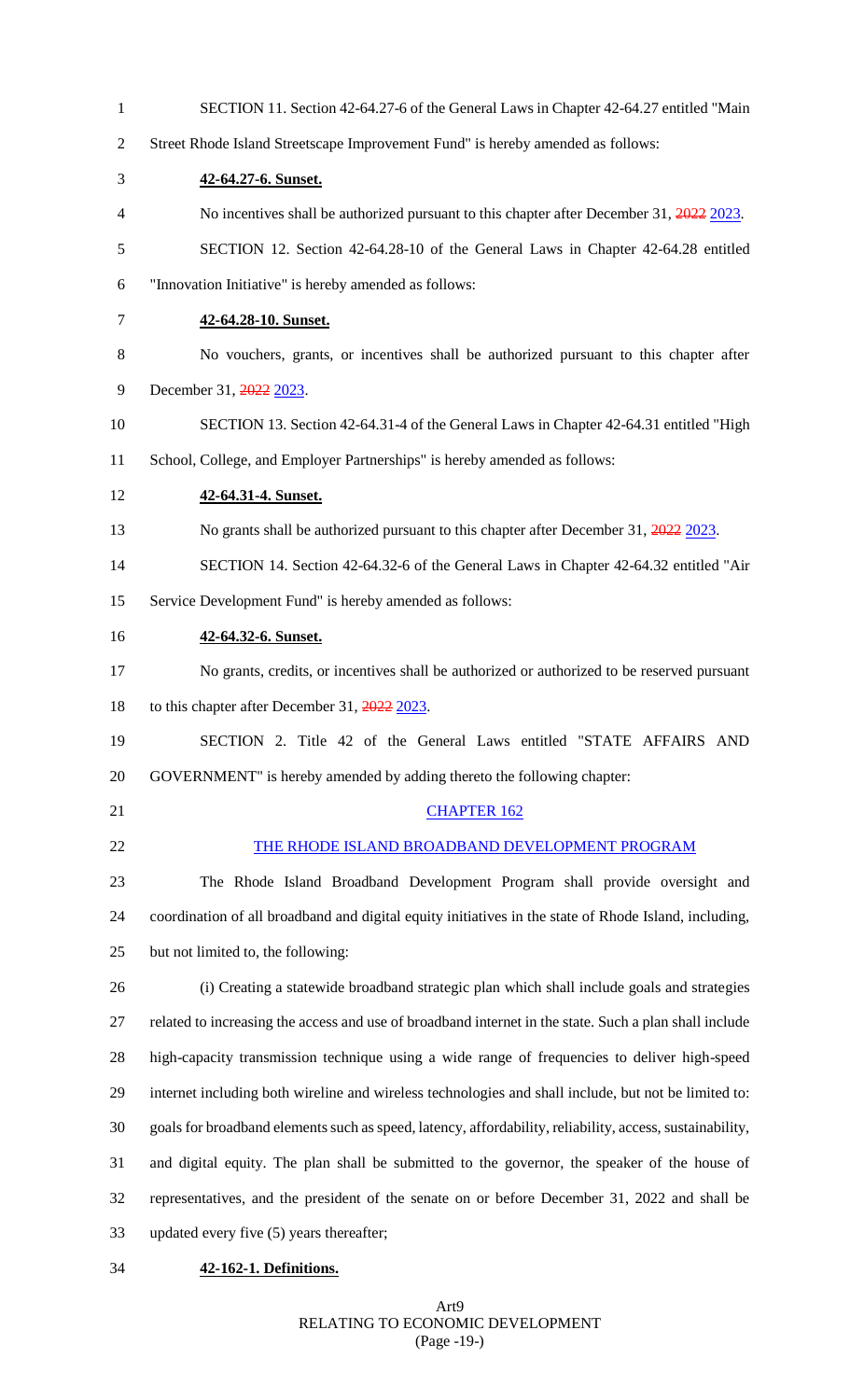As used in this chapter, the following words shall have the following meanings: (1) "Broadband advisory council" or "council" means the broadband advisory council established pursuant to the provisions of § 42-162-4. (2) "Broadband director" or "director" means the broadband coordinator designated pursuant to the provisions of § 42-162-2. (3) "Broadband " means "a high-capacity transmission technique using a wide range of frequencies to deliver high-speed internet including both wireline and wireless technologies" and shall include, but not be limited to: goals for broadband elements such as speed, latency, affordability, access, sustainability, and digital equity. (4) "Digital literacy" means the ability to use information and communication technologies 11 to find, evaluate, create and communicate information, requiring both cognitive and technical skills; (5) "Unserved" means a geographic location of the state in which there is no provider of broadband Internet service that offers dedicated Internet access for transmission at consistent 14 speeds with the ability to scale upload speeds over time consistent with technology trends. (6) "Underserved" means a geographic location of the state in which there is no broadband 16 Internet service available at consistent speeds with the ability to scale upload speeds over time 17 consistent with technology trends. **42-162-2. Broadband director.** 19 An employee of the commerce corporation shall be designated by the secretary of commerce as the broadband director. The broadband director shall be responsible for connecting and communicating with the National Telecommunications and Information Administration (NTIA) and other federal agencies, as appropriate, to access federal funds for broadband infrastructure deployment pursuant to federal grants, facilitating broadband service adoption, 24 expanding digital literacy for residents experiencing economic hardship, and for future economic 25 development. The broadband director shall perform such other duties as assigned by the secretary 26 of commerce. **42-162.3 Duties and Powers of the Broadband Director.**  (a) Creating or otherwise administering grants, programs, projects, initiatives, or mapping 29 efforts to further the investment in and development of broadband and digital equity in the State. Pending availability of funding, these may include: developing a mapping process to review and verify transmission speeds and broadband availability throughout the State; providing information, 32 advice, and technical assistance to municipalities, regions, and others to increase broadband adoption and digital equity; and proposing legislation that supports increased digital equity and sustainable adoption of broadband.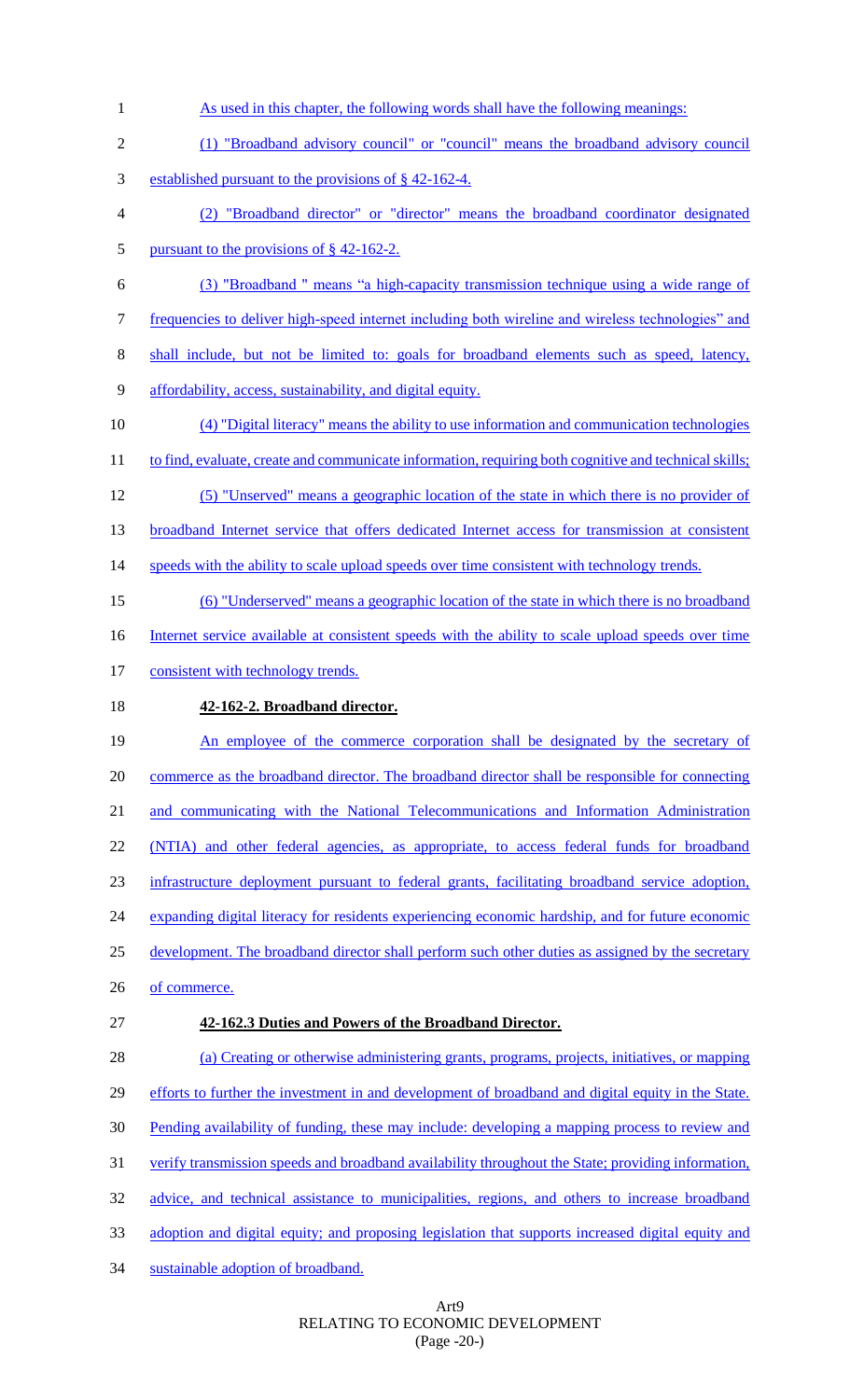| $\mathbf{1}$ | (b) The executive office of commerce may seek the advice from the broadband advisory               |  |  |
|--------------|----------------------------------------------------------------------------------------------------|--|--|
| 2            | committee in the review of proposals for adoption of technologies required to deploy broadband to  |  |  |
| 3            | residents, businesses, and municipalities. The executive office of commerce or any state agency or |  |  |
| 4            | quasi-public state agency charged with administering such grant and other programs is authorized   |  |  |
| 5            | to promulgate rules and regulations that set forth the programs' goals, investment criteria,       |  |  |
| 6            | principles, and parameters.                                                                        |  |  |
| $\tau$       | (c) The executive office of commerce or any state agency or quasi-public state agency              |  |  |
| 8            | charged with administering such grant and other programs shall follow applicable federal and state |  |  |
| 9            | reporting and transparency requirements for any program established, including the allocation and  |  |  |
| 10           | utilization of federal dollars.                                                                    |  |  |
| 11           | (d) In consultation with the governor's workforce board, develop a statewide curriculum            |  |  |
| 12           | for advanced digital skills training to establish a talent pipeline matching job seekers and       |  |  |
| 13           | historically underrepresented populations and Rhode Island employers.                              |  |  |
| 14           | (e) The office shall include the office of regulatory reform and other administration              |  |  |
| 15           | functions that promote, enhance, or regulate various service and functions in order to promote the |  |  |
| 16           | reform and improvement of the regulatory function of the state.                                    |  |  |
| 17           | 42-162-4. Broadband advisory council established.                                                  |  |  |
| 18           | (a) There is hereby established a broadband advisory council for the purpose of performing         |  |  |
| 19           | the duties enunciated in $\S$ 42-162-5.                                                            |  |  |
| 20           | (b) The council shall consist of the following nine (9) members:                                   |  |  |
| 21           | (1) The broadband director from Commerce Rhode Island, who shall serve as the chair;               |  |  |
| 22           | (2) Rhode Island emergency management agency director, or designee;                                |  |  |
| 23           | (3) Rhode Island League of Cities and Towns executive director, or designee;                       |  |  |
| 24           | (4) Boys and Girls Club president, or designee appointed by the senate president;                  |  |  |
| 25           | (5) Rhode Island infrastructure bank executive director, or designee;                              |  |  |
| 26           | (6) A Rhode Island Chamber of Commerce, appointed by the speaker of the house;                     |  |  |
| 27           | (7) A telecommunications expert, appointed by the senate president;                                |  |  |
| 28           | (8) A member of the underserved or unserved community appointed by the governor; and               |  |  |
| 29           | (9) A broadband or technology expert appointed by the speaker of the house.                        |  |  |
| 30           | (c) Members of the council shall serve without compensation.                                       |  |  |
| 31           | (d) Vacancies shall be appointed in the same manner as the original appointment.                   |  |  |
| 32           | 34 42-162-5. Duties and powers of broadband advisory council.                                      |  |  |
| 33           | The broadband advisory council shall advise the executive office of commerce on                    |  |  |
| 34           | broadband implementation efforts undertaken by the agency including but not limited to the         |  |  |

Art9 RELATING TO ECONOMIC DEVELOPMENT (Page -21-)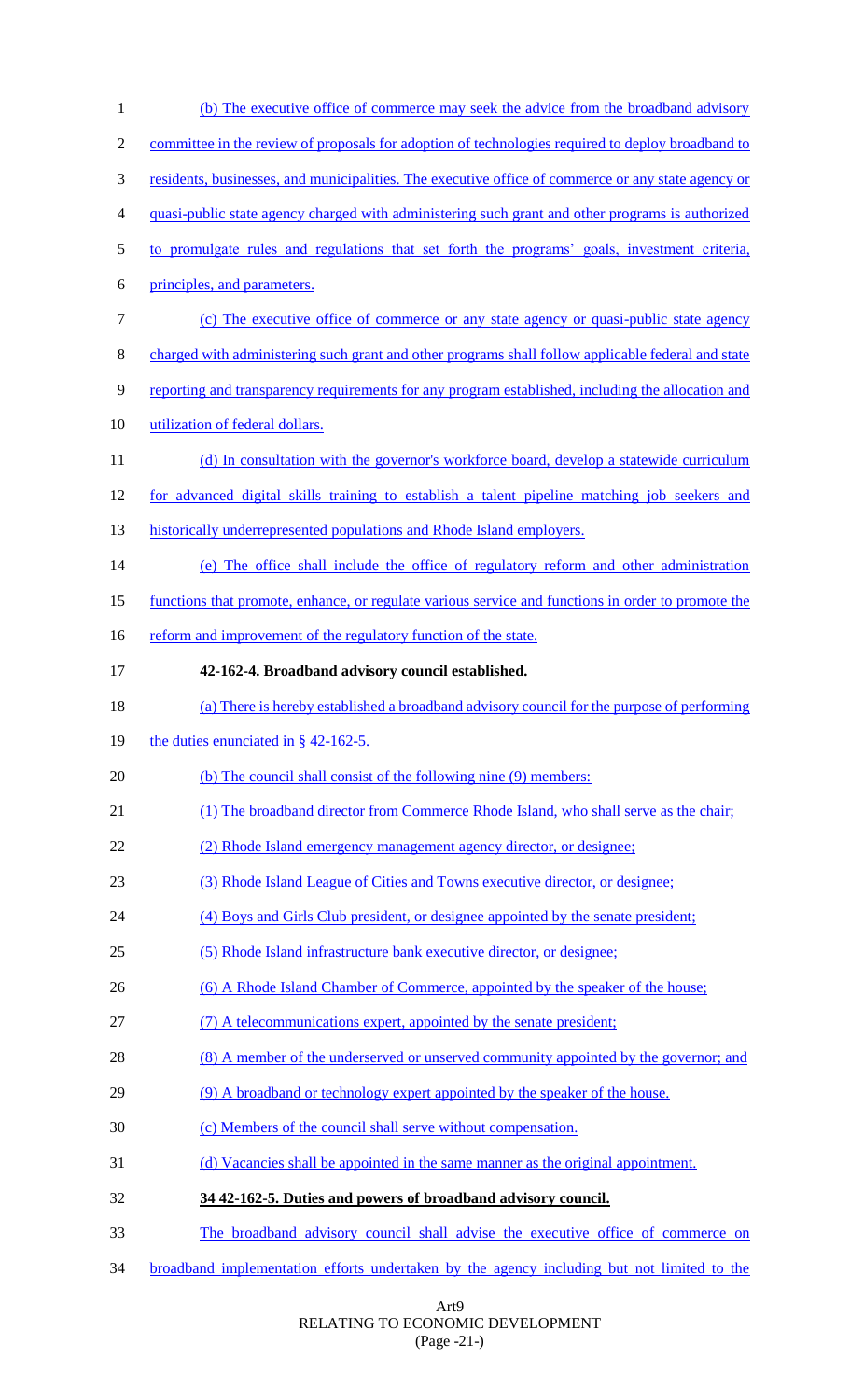Art9 1 development of a state strategic plan and broadband-related investment strategies. The broadband advisory committee shall additionally invite telecommunications/IT experts and broadband 3 stakeholders to inform the committee. The broadband advisory committee shall provide written report to the speaker of the house and senate president one month after the close of each quarter with the status of Rhode Island broadband efforts and the level and type of funding obligation and expenditure by awardee through any grant program as well as recommendations for accessing further federal or other funding opportunities for as long as federal or state funding is available for this work. **32 42-162-6. Administrative support to broadband advisory council.** The commerce corporation shall be responsible for providing administrative and other 11 support services to the council. **42-162-7. Meetings and reporting.** 13 The council shall meet at least quarterly and shall report at least annually on or before 14 December 31 of each year to the general assembly on its findings and recommendations to include, but not limited to, recommendations for proposed legislation to further the purposes of this chapter. SECTION 16. Section 44-31.2-5 of the General Laws in Chapter 44-31.2 entitled "Motion Picture Production Tax Credits" is hereby amended to read as follows: **44-31.2-5. Motion picture production company tax credit.** (a) A motion picture production company shall be allowed a credit to be computed as provided in this chapter against a tax imposed by chapters 11, 14, 17, and 30 of this title. The amount of the credit shall be thirty percent (30%) of the state-certified production costs incurred directly attributable to activity within the state, provided: (1) That the primary locations are within the state of Rhode Island and the total production budget as defined herein is a minimum of one hundred thousand dollars (\$100,000); or (2) The motion picture production incurs and pays a minimum of ten million dollars (\$10,000,000) in state-certified production costs within a twelve-month (12) period. The credit shall be earned in the taxable year in which production in Rhode Island is completed, as determined by the film office in final certification pursuant to § 44-31.2-6(c). (b) For the purposes of this section: "total production budget" means and includes the motion picture production company's pre-production, production, and post-production costs incurred for the production activities of the motion picture production company in Rhode Island in connection with the production of a state-certified production. The budget shall not include costs associated with the promotion or marketing of the film, video, or television product. (c) Notwithstanding subsection (a) of this section, the credit shall not exceed seven million

# RELATING TO ECONOMIC DEVELOPMENT (Page -22-)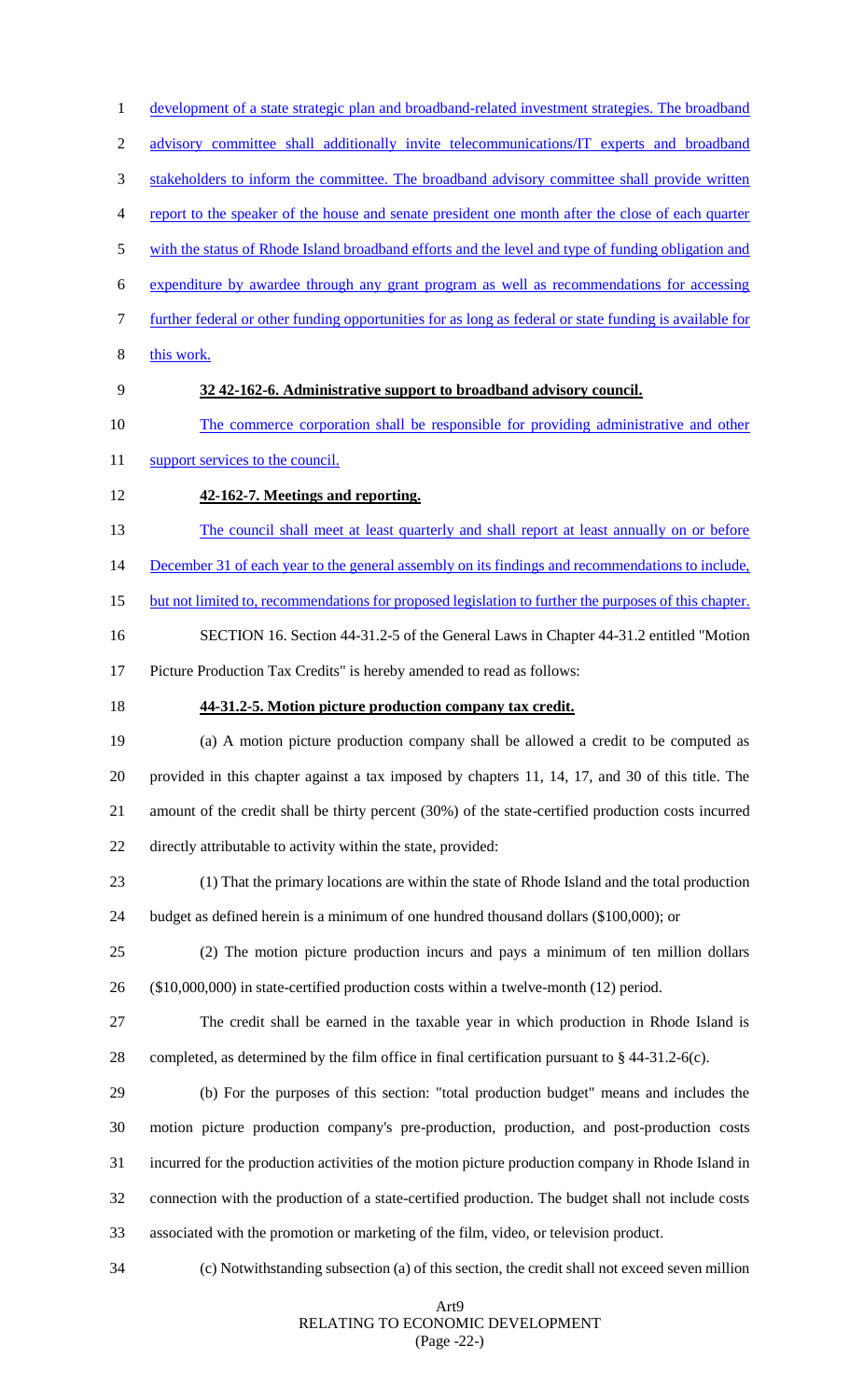dollars (\$7,000,000) and shall be allowed against the tax for the taxable period in which the credit is earned and can be carried forward for not more than three (3) succeeding tax years. Pursuant to rules promulgated by the tax administrator, the administrator may issue a waiver of the seven million dollars (\$7,000,000) tax credit cap for any feature-length film or television series up to the remaining funds available pursuant to section (e) of this section.

 (d) Credits allowed to a motion picture production company, which is a subchapter S corporation, partnership, or a limited-liability company that is taxed as a partnership, shall be passed through respectively to persons designated as partners, members, or owners on a pro rata basis or pursuant to an executed agreement among such persons designated as subchapter S corporation shareholders, partners, or members documenting an alternate distribution method without regard to their sharing of other tax or economic attributes of such entity.

 (e) No more than fifteen million dollars (\$15,000,000) in total may be issued for any tax year beginning after December 31, 2007, for motion picture tax credits pursuant to this chapter and/or musical and theatrical production tax credits pursuant to chapter 31.3 of this title. After December 31, 2019, no more than twenty million dollars (\$20,000,000) in total may be issued for any tax year for motion picture tax credits pursuant to this chapter and/or musical and theater production tax credits pursuant to chapter 31.3 of this title. Said credits shall be equally available to motion picture productions and musical and theatrical productions. No specific amount shall be set aside for either type of production.

 (f) Exclusively for tax year 2022, the total amount of motion picture tax credits issued pursuant to this section and/or musical and theatrical production tax credits pursuant to chapter 31.3 of this title shall not exceed thirty million dollars (\$30,000,000).

- (g) Exclusively for tax year 2023 and tax year 2024, the total amount of motion picture tax
- 24 credits issued pursuant to this section and/or musical and theatrical production tax credits pursuant
- to chapter 31.3 of this title shall not exceed forty million dollars (\$40,000,000).
- SECTION 17. Section 44-31.3-2 of the General Laws in Chapter 44-31.3 entitled "Musical and Theatrical Production Tax Credits" is hereby amended to read as follows:
- 
- **44-31.3-2. Musical and theatrical production tax credits.**
- (a) Definitions. As used in this chapter:
- (1) "Accredited theater production" means a for-profit live stage presentation in a qualified
- production facility, as defined in this chapter that is either: (i) A pre-Broadway production, or (ii)
- A post-Broadway production.
- (2) "Accredited theater production certificate" means a certificate issued by the film office
- certifying that the production is an accredited theater production that meets the guidelines of this

#### Art9 RELATING TO ECONOMIC DEVELOPMENT (Page -23-)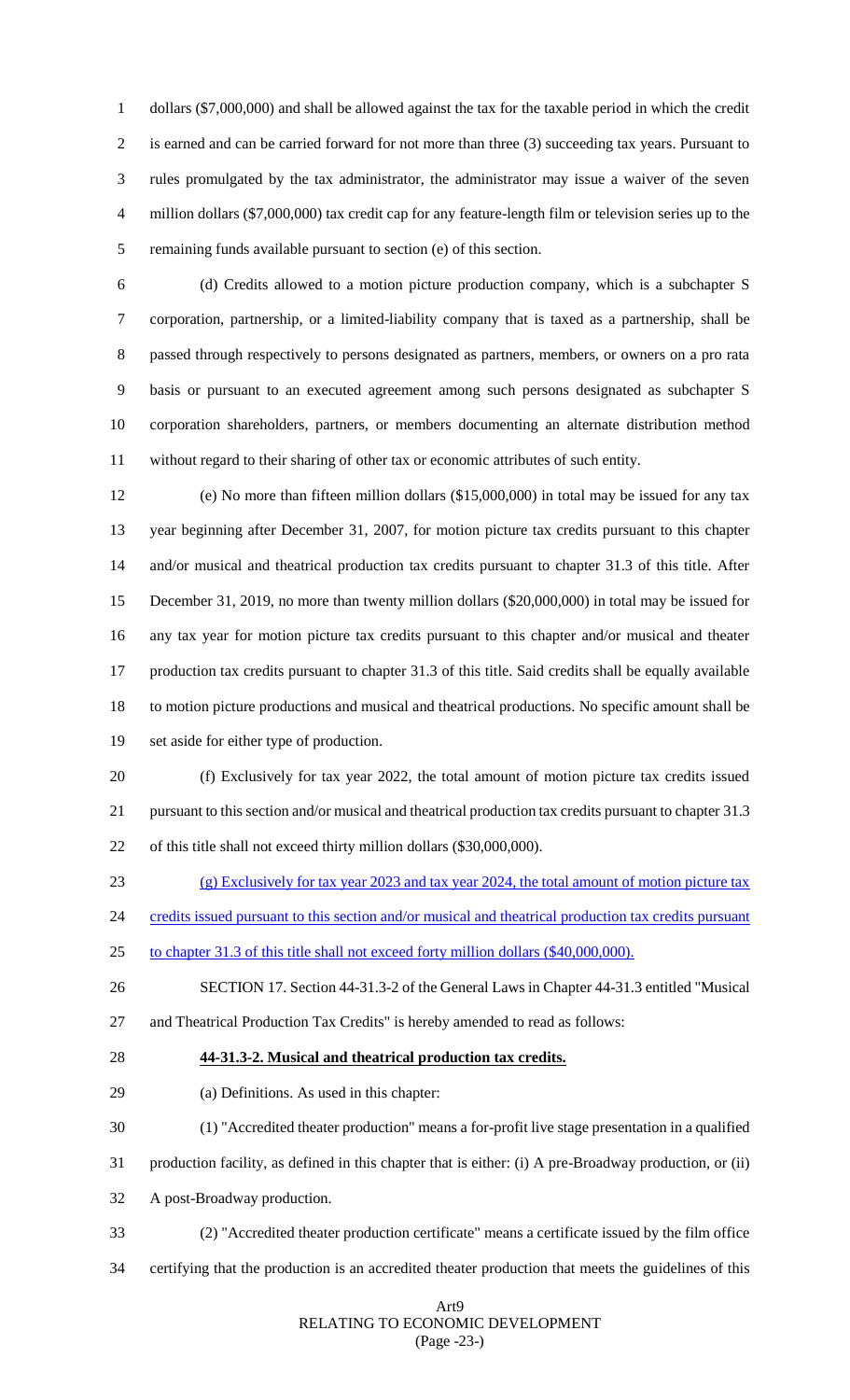chapter.

 (3) "Advertising and public relations expenditure" means costs incurred within the state by the accredited theater productions for goods or services related to the national marketing, public relations, creation and placement of print, electronic, television, billboards and other forms of advertising to promote the accredited theater production.

 (4) "Payroll" means all salaries, wages, fees, and other compensation including related benefits for services performed and costs incurred within Rhode Island.

 (5) "Pre-Broadway production" means a live stage production that, in its original or adaptive version, is performed in a qualified production facility having a presentation scheduled 10 for Broadway's theater district in New York City within  $(12)$  thirty-six (36) months after its Rhode Island presentation.

 (6) "Post-Broadway production" means a live stage production that, in its original or adaptive version, is performed in a qualified production facility and opens its U.S. tour in Rhode Island after a presentation scheduled for Broadway's theater district in New York City.

 (7) "Production and performance expenditures" means a contemporaneous exchange of cash or cash equivalent for goods or services related to development, production, performance, or operating expenditures incurred in this state for a qualified theater production including, but not limited to, expenditures for design, construction and operation, including sets, special and visual effects, costumes, wardrobes, make-up, accessories; costs associated with sound, lighting, staging, payroll, transportation expenditures, advertising and public relations expenditures, facility expenses, rentals, per diems, accommodations and other related costs.

 (8) "Qualified production facility" means a facility located in the state of Rhode Island in which live theatrical productions are, or are intended to be, exclusively presented that contains at least one stage, a seating capacity of one thousand (1,000) or more seats, and dressing rooms, storage areas, and other ancillary amenities necessary for the accredited theater production.

 (9) "Resident" or "Rhode Island resident" means, for the purpose of determination of eligibility for the tax incentives provided by this chapter, an individual who is domiciled in the state of Rhode Island or who is not domiciled in this state but maintains a permanent place of abode in this state and is in this state for an aggregate of more than one hundred eighty-three (183) days of the taxable year, unless the individual is in the armed forces of the United States.

 (10) "Rhode Island film and television office" means the office within the department of administration that has been established in order to promote and encourage the locating of film and television productions within the state of Rhode Island. The office is also referred to as the "film office."

# Art9 RELATING TO ECONOMIC DEVELOPMENT (Page -24-)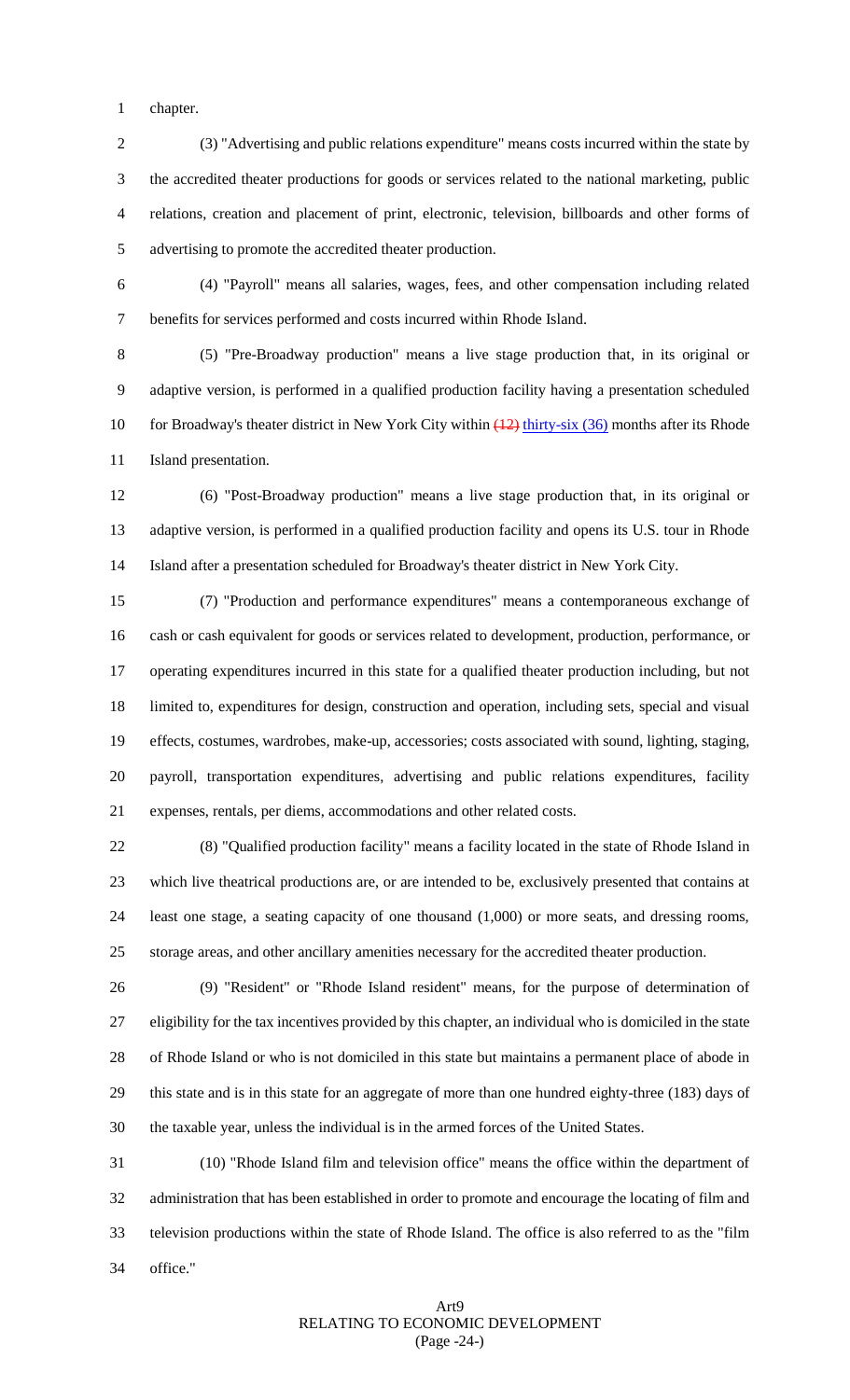(11)(i) "Transportation expenditures" means expenditures for the packaging, crating, and transportation both to the state for use in a qualified theater production of sets, costumes, or other tangible property constructed or manufactured out of state, and/or from the state after use in a qualified theater production of sets, costumes, or other tangible property constructed or manufactured in this state and the transportation of the cast and crew to and from the state. Such term shall include the packaging, crating, and transporting of property and equipment used for special and visual effects, sound, lighting and staging, costumes, wardrobes, make-up, and related accessories and materials, as well as any other performance or production-related property and equipment.

 (ii) Transportation expenditures shall not include any costs to transport property and equipment to be used only for filming and not in a qualified theater production, any indirect costs, and expenditures that are later reimbursed by a third party; or any amounts that are paid to persons or entities as a result of their participation in profits from the exploitation of the production.

(b) Tax credit.

 (1) Any person, firm, partnership, trust, estate, or other entity that receives an accredited theater production certificate shall be allowed a tax credit equal to thirty percent (30%) of the total production and performance expenditures and transportation expenditures for the accredited theater production and to be computed as provided in this chapter against a tax imposed by chapters 11, 12, 13, 14, 17, and 30 of this title. Said credit shall not exceed five million dollars (\$5,000,000) and shall be limited to certified production costs directly attributable to activities in the state and transportation expenditures defined above. The total production budget shall be a minimum of one hundred thousand dollars (\$100,000).

 (2) No more than fifteen million dollars (\$15,000,000) in total may be issued for any tax year for motion picture tax credits pursuant to chapter 31.2 of this title and/or musical and theatrical production tax credits pursuant to this chapter. Said credits shall be equally available to motion picture productions and musical and theatrical productions. No specific amount shall be set aside for either type of production.

 (3) The tax credit shall be allowed against the tax for the taxable period in which the credit is earned and can be carried forward for not more than three (3) succeeding tax years.

 (4) Credits allowed to a company that is a subchapter S corporation, partnership, or a limited-liability company that is taxed as a partnership, shall be passed through respectively to persons designated as partners, members, or owners on a pro rata basis or pursuant to an executed agreement among such persons designated as subchapter S corporation shareholders, partners, or members documenting an alternate distribution method without regard to their sharing of other tax

## Art9 RELATING TO ECONOMIC DEVELOPMENT (Page -25-)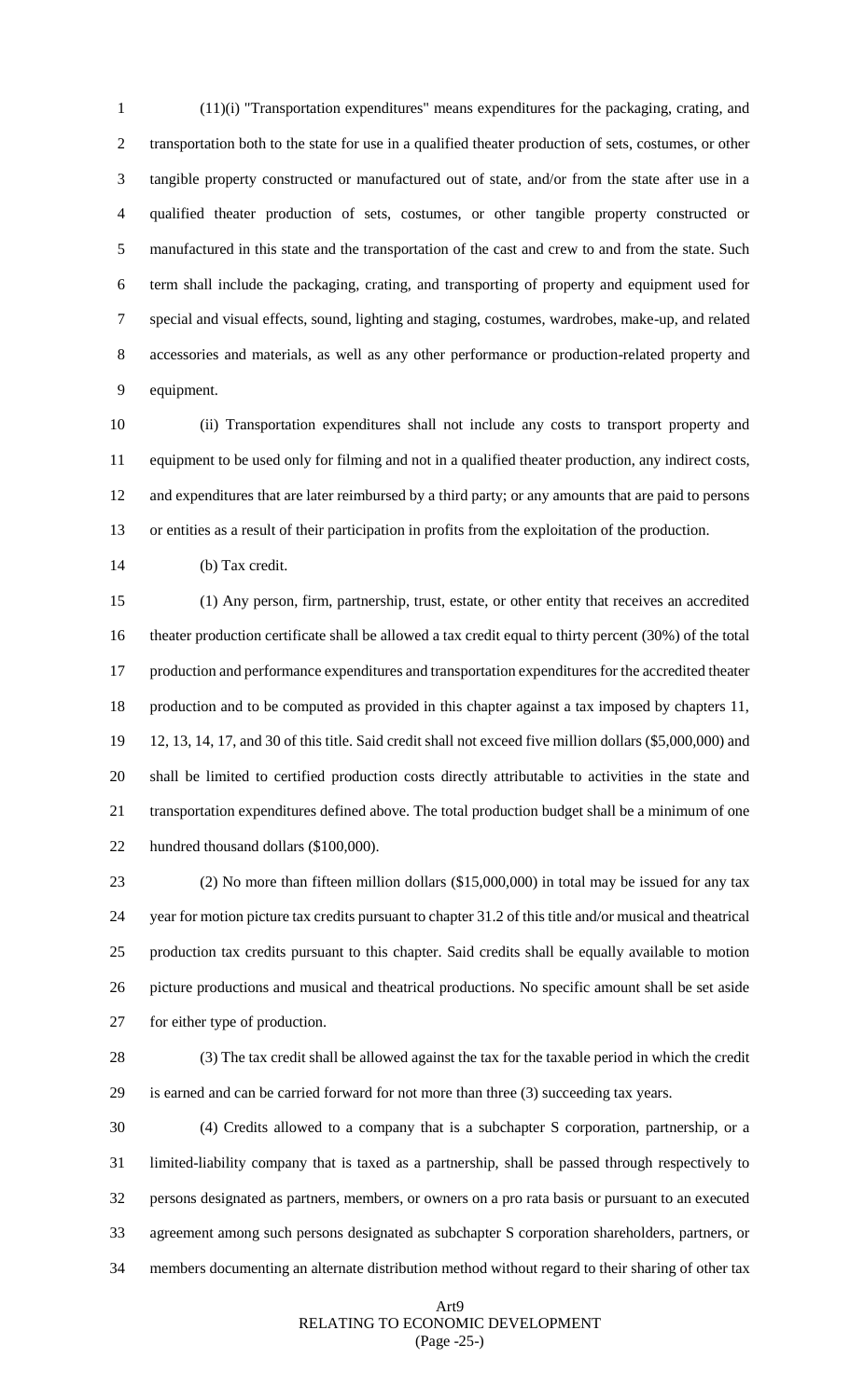or economic attributes of such entity.

 (5) If the company has not claimed the tax credits in whole or part, taxpayers eligible for the tax credits may assign, transfer, or convey the tax credits, in whole or in part, by sale or otherwise, to any individual or entity and the assignee of the tax credits that has not claimed the tax credits in whole or part may assign, transfer, or convey the tax credits, in whole or in part, by sale or otherwise, to any individual or entity. The assignee of the tax credits may use acquired credits to offset up to one hundred percent (100%) of the tax liabilities otherwise imposed pursuant to chapter 11, 12, 13 (other than the tax imposed under § 44-13-13), 14, 17, or 30 of this title. The assignee may apply the tax credit against taxes imposed on the assignee for not more than three (3) succeeding tax years. The assignor shall perfect the transfer by notifying the state of Rhode Island division of taxation, in writing, within thirty (30) calendar days following the effective date of the transfer and shall provide any information as may be required by the division of taxation to administer and carry out the provisions of this section.

 (6) For purposes of this chapter, any assignment or sales proceeds received by the assignor for its assignment or sale of the tax credits allowed pursuant to this section shall be exempt from this title.

 (7) In the case of a corporation, this credit is only allowed against the tax of a corporation included in a consolidated return that qualifies for the credit and not against the tax of other corporations that may join in the filing of a consolidated tax return.

(c) Certification and administration.

 (1) The applicant shall properly prepare, sign, and submit to the film office an application for initial certification of the theater production. The application shall include the information and data as the film office deems reasonably necessary for the proper evaluation and administration of the application, including, but not limited to, any information about the theater production company and a specific Rhode Island live theater or musical production. The film office shall review the completed application and determine whether it meets the requisite criteria and qualifications for the initial certification for the production. If the initial certification is granted, the film office shall issue a notice of initial certification of the accredited theater production to the theater production company and to the tax administrator. The notice shall state that, after appropriate review, the initial application meets the appropriate criteria for conditional eligibility. The notice of initial certification will provide a unique identification number for the production and is only a statement of conditional eligibility for the production and, as such, does not grant or convey any Rhode Island tax benefits.

(2) Upon completion of an accredited theater production, the applicant shall properly

#### Art9 RELATING TO ECONOMIC DEVELOPMENT (Page -26-)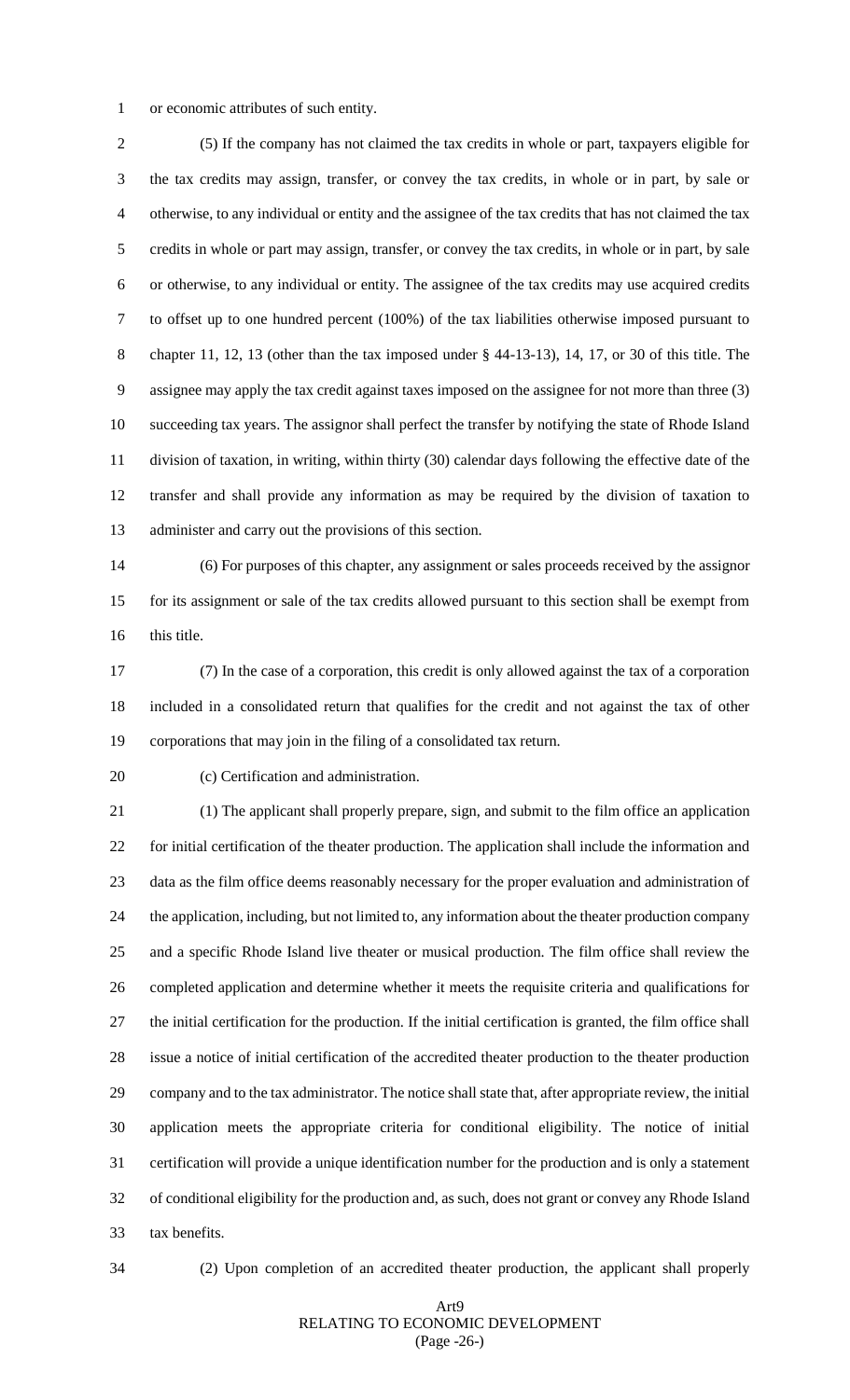prepare, sign, and submit to the film office an application for final certification of the accredited theater production. The final application shall also contain a cost report and an "accountant's certification." The film office and tax administrator may rely without independent investigation, upon the accountant's certification, in the form of an opinion, confirming the accuracy of the information included in the cost report. Upon review of a duly completed and filed application and upon no later than thirty (30) days of submission thereof, the division of taxation will make a determination pertaining to the final certification of the accredited theater production and the resultant tax credits.

 (3) Upon determination that the company qualifies for final certification and the resultant tax credits, the tax administrator of the division of taxation shall issue to the company: (i) An accredited theater production certificate; and (ii) A tax credit certificate in an amount in accordance with subsection (b) of this section. A musical and theatrical production company is prohibited from using state funds, state loans, or state guaranteed loans to qualify for the motion picture tax credit. All documents that are issued by the film office pursuant to this section shall reference the identification number that was issued to the production as part of its initial certification.

 (4) The director of the department of administration, in consultation as needed with the tax administrator, shall promulgate rules and regulations as are necessary to carry out the intent and purposes of this chapter in accordance with the general guidelines provided herein for the certification of the production and the resultant production credit.

 (5) If information comes to the attention of the film office that is materially inconsistent with representations made in an application, the film office may deny the requested certification. In the event that tax credits or a portion of tax credits are subject to recapture for ineligible costs and the tax credits have been transferred, assigned, and/or allocated, the state will pursue its recapture remedies and rights against the applicant of the theater production tax credits. No redress shall be sought against assignees, sellers, transferees, or allocates of the credits.

(d) Information requests.

 (1) The director of the film office, and his or her agents, for the purpose of ascertaining the correctness of any credit claimed under the provisions of this chapter, may examine any books, paper, records, or memoranda bearing upon the matters required to be included in the return, report, or other statement, and may require the attendance of the person executing the return, report, or other statement, or of any officer or employee of any taxpayer, or the attendance of any other person, and may examine the person under oath respecting any matter that the director, or his or her agent, deems pertinent or material in administration and application of this chapter and where not inconsistent with other legal provisions, the director may request information from the tax

## Art9 RELATING TO ECONOMIC DEVELOPMENT (Page -27-)